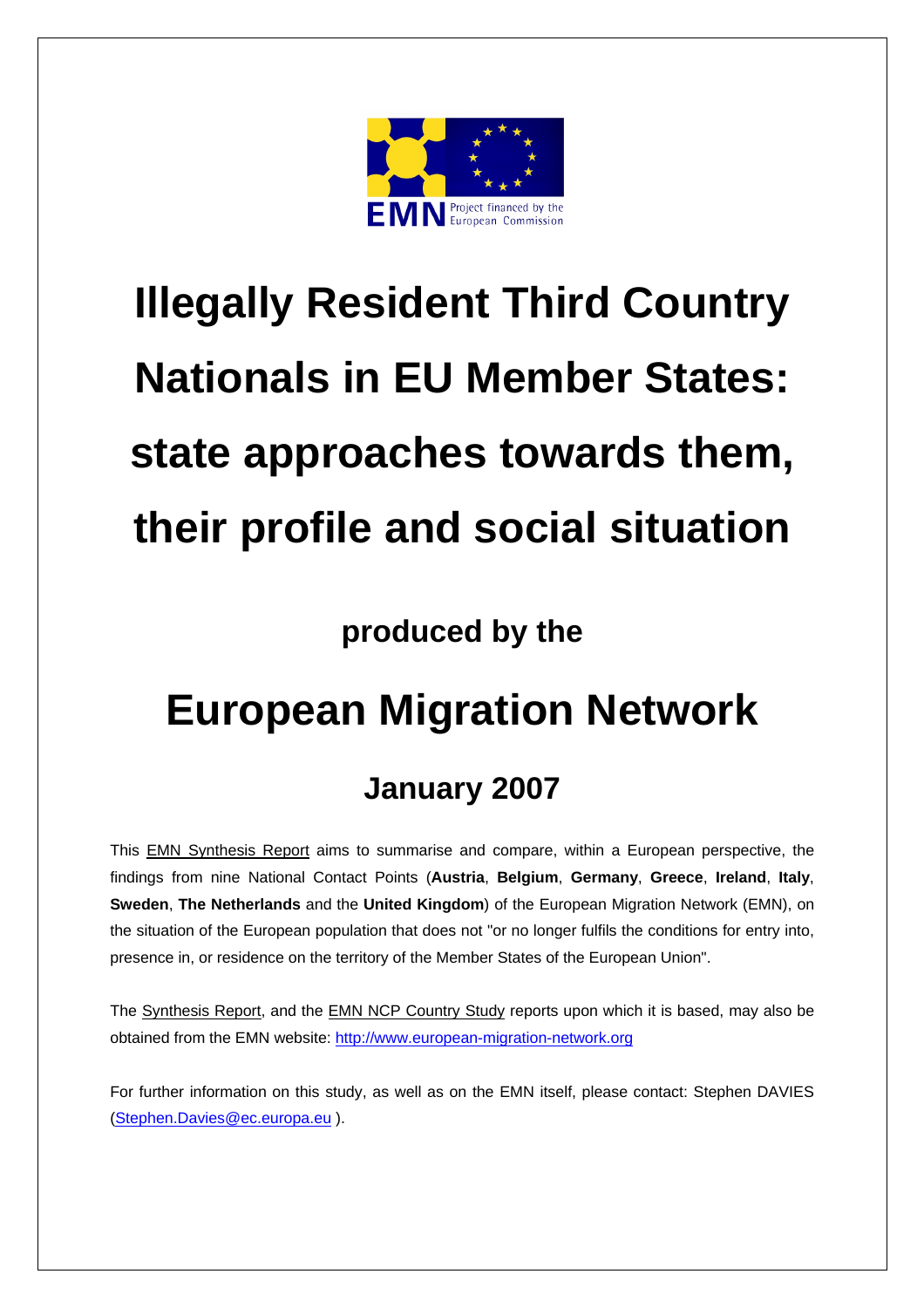## **Illegally Resident Third Country Nationals in EU Member States: state approaches towards them, their profile and social situation.**

### **Synthesis Report**

#### **Contents**

| 4.4 Measures of Rectification and Remedy<br>20                       |
|----------------------------------------------------------------------|
|                                                                      |
|                                                                      |
|                                                                      |
|                                                                      |
| 5. The Social and Economic Situations and Political Participation 24 |
|                                                                      |
|                                                                      |
|                                                                      |
|                                                                      |
|                                                                      |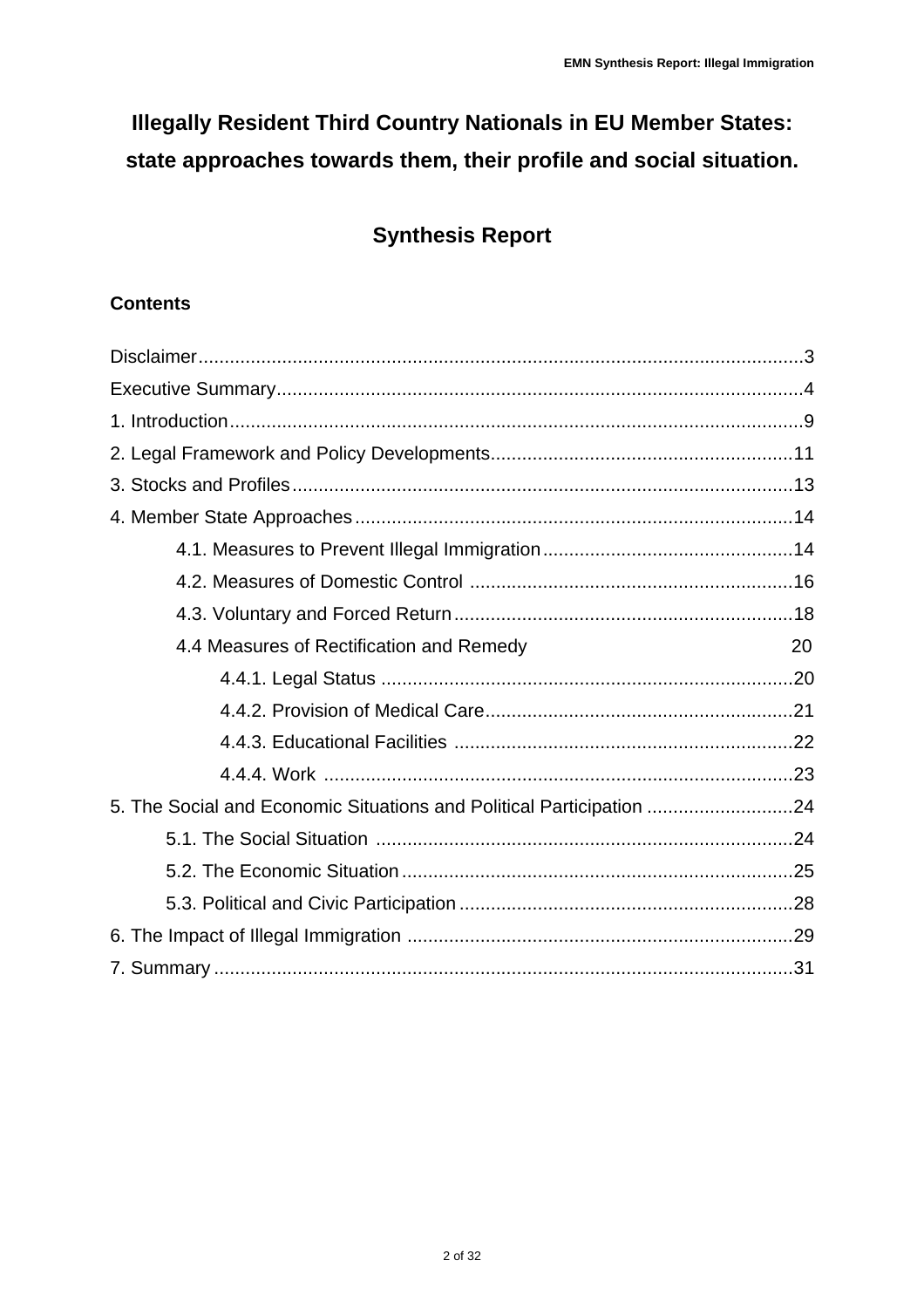#### **Disclaimer**

This Report was produced for the European Commission by the Berlin Institute for Comparative Social Research (BIVS) in co-operation with the European Commission and nine National Contact Points of the European Migration Network (EMN). This report does not necessarily reflect the opinions and views of the European Commission or of the National Contact Points, nor are they bound by its conclusions.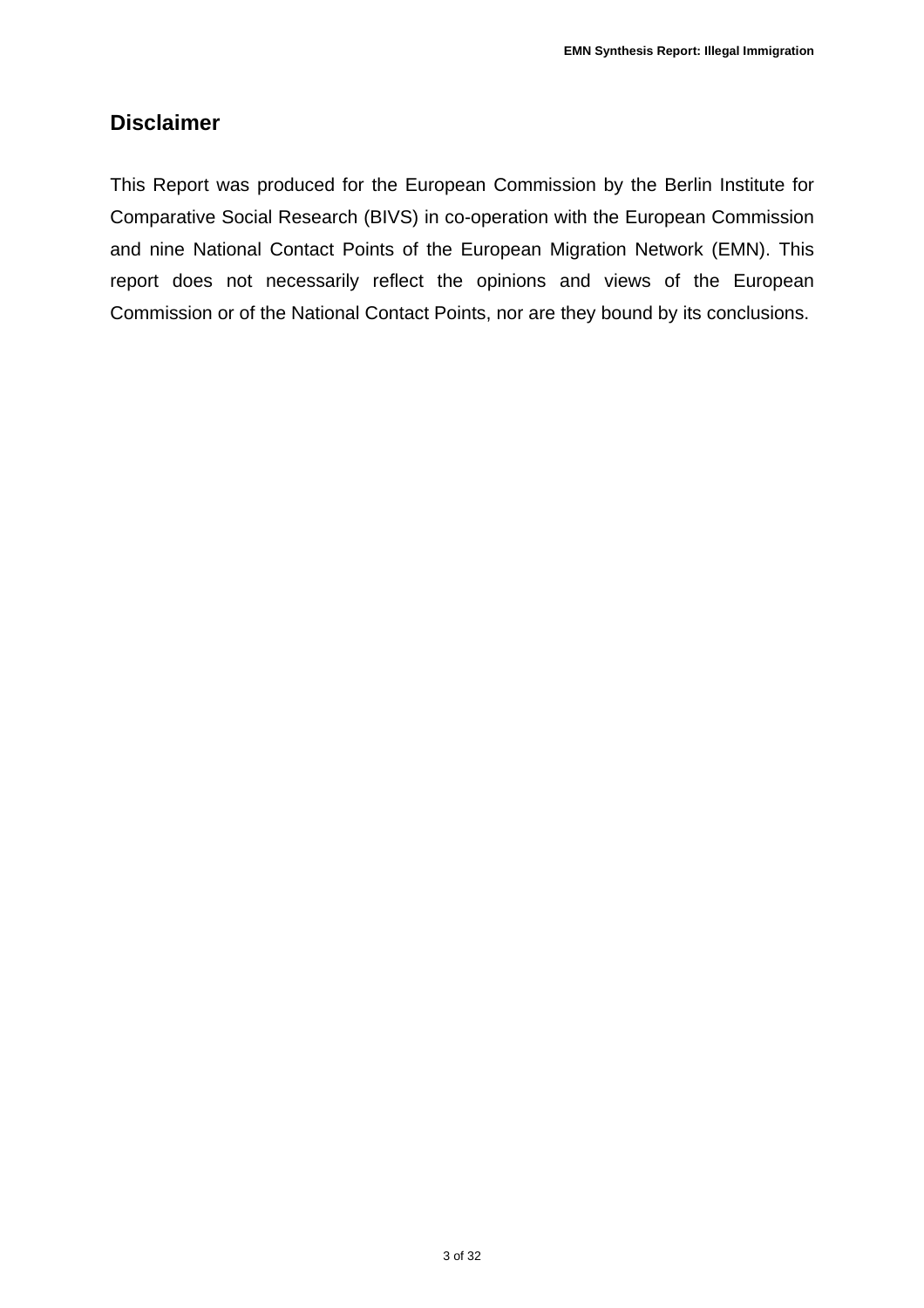#### **Executive Summary**

This study by the European Migration Network (EMN) dealt with illegally resident third country nationals<sup>1</sup> in the European Union Member States representing the situation in 2005. The Synthesis Report presented here is based on the findings presented in Country Study reports produced by nine National Contact Points (NCPs) of the EMN, specifically from **Austria**, **Belgium**, **Germany**, **Greece**, **Ireland**, **Italy**, **The Netherlands**, **Sweden** and **United Kingdom<sup>2</sup>** . Owing to different national policy developments in the area of international migration, as well as different methods of data collection and research, approaches vary greatly towards illegally resident third country migrants. For example, **Germany** and **Austria** are known for their rather wide-ranging established policy of fighting the causes of illegal migration, whilst **Belgium**, **Italy** and **Greece**, on the other hand, have documented experience in regularisation and legalisation policies. **Ireland** and **United Kingdom** are clearly in the process of institution<sup>3</sup> building in this area, having developed systems to deal with illegal immigration and improving them further.

#### **Legal Framework**

In most of the Member States contributing to this study, the legal frameworks for dealing with illegal immigration were revised or extended over the last decade. Since the revision process is still ongoing in some of these states, it could be assumed that illegal immigration poses a threat for them due to uncontrollable migration flows. While European regulations<sup>4</sup> play a central role, there is considerable variation in terms of the level of awareness of the wide-ranging international asylum schemes. For most Member States, there are new policy developments aimed at reducing the opportunities for illegal immigrants to obtain accepted and legal residence status,

 $\overline{a}$ 1 For the purpose of this study, the term "illegal immigrant" refers to "any person who does not, or who no longer, fulfils the conditions for entry into, presence in, or residence on the territory of the Member States of the European Union". The term is used to refer to the legal status of the person concerned only and does not connote a general or negative characterisation.

The **United Kingdom** provided sufficient information but did not participate fully in this study.

The term "institution building" in this context refers to the process of establishing or developing routines and organisations. 4

E.g. Council Regulation (EC) No 2725/2000 concerning the establishment of "Eurodac" for the comparison of fingerprints for the effective application of the Dublin Convention; Communication on a common policy on illegal immigration of 15 November 2001 (COM (2001) 672 final) and Policy Priorities in the fight against illegal immigration of third-country nationals (COM(2006) 402 final).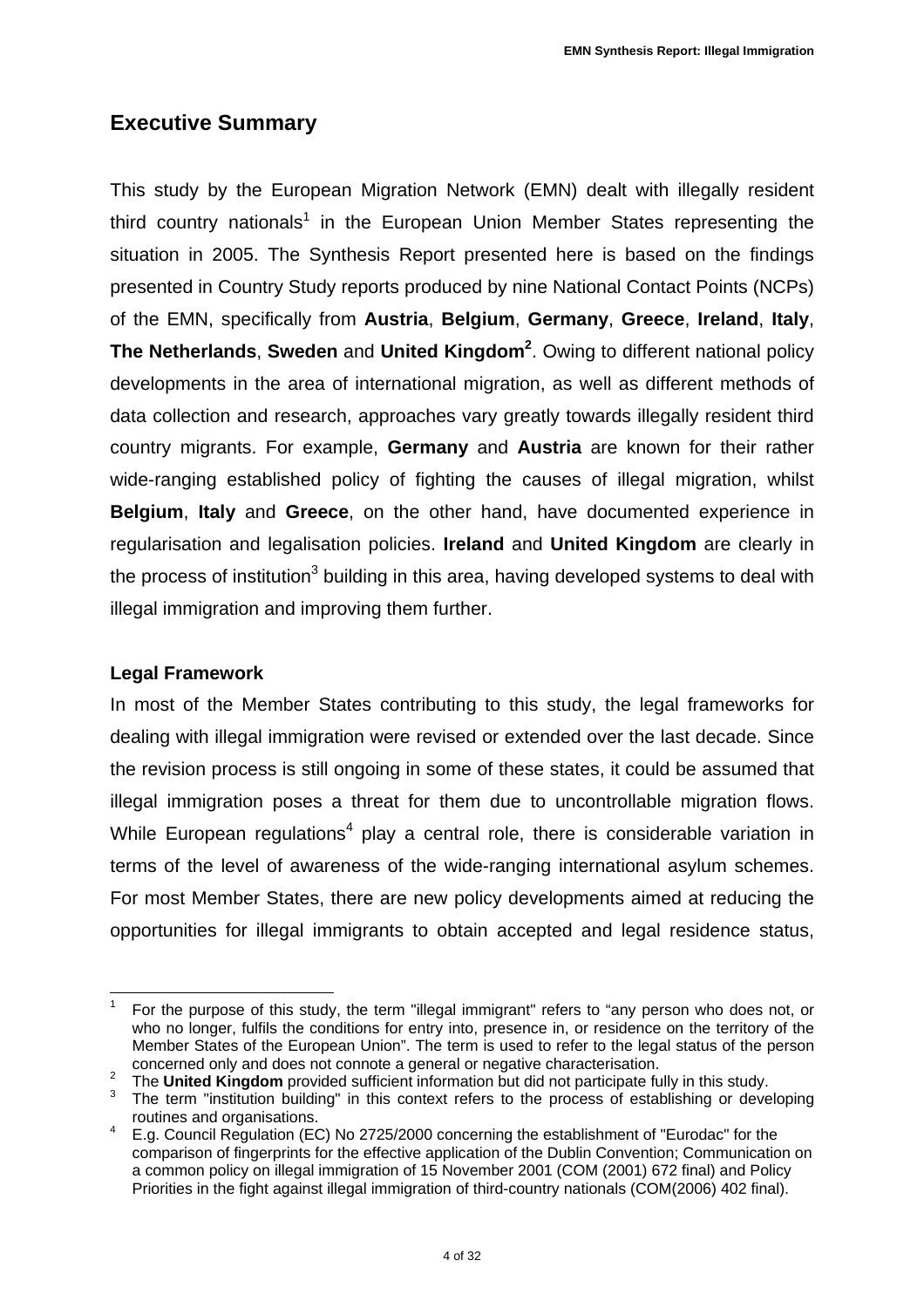with many taking a preventative approach to solving the problem of illegal immigration, although this has not been completely effective.

#### **Stocks and Profiles**

Reliable data on illegal immigration are difficult to obtain, at best being based on estimations. Yet there are a wide range of data sources from national labour and immigration services containing a large sample of statistics on apprehensions and returns by different organisations. Based on these statistics, it seems that there has been a rise in illegal immigration into the European Union during the last few decades. Alternatively the increase may be due to improved detection, response or recording of the illegal migration. However, some Member States have more recently reported a stagnation or decline over the last years. When analysing the data, differences become apparent with regard to countries of settlement, nationalities, professions and types of illegality.

#### **State Approaches: Prevention**

The prevention of illegal immigration touches upon a variety of aspects. Prevention can be enforced through visa restrictions, border control, bilateral and multilateral collaboration in the area of control systems, disruption of routes and operators and the economic development of the countries of origin, especially their labour markets. Legislation must pay attention to the specific needs and circumstances of the individual Member States, which can be quite diverse. In most Member States, there are currently a variety of existing organisations with an interest in illegal immigrants, as well as institutions in the making. Additionally, technical innovations are a feature of the changes in developments, such as the use of biometrics. Another aspect of prevention is the implementation of international agreements and platforms such as Schengen<sup>5</sup> and Dublin<sup>6</sup>. Thus there seems to be a transitional phase in institution building and in international, national and European co-operation.

i 5 The Schengen Agreement was signed in 1985 to create a European free-movement zone without controls at internal land, water and airport frontiers. In order to maintain internal security, a variety of measures have been taken, such as the co-ordination of visa controls as external borders of Member States. Although the Schengen Agreement was concluded outside the context of the European Union, it has been brought into the realm of the European Communities/European Union under the Amsterdam Treaty in 1997.

The Dublin Convention (adopted in 1990, entered into force in 1997) determines which Member State of the European Union is responsible for examining an application for asylum lodged in one of the Member States. The Convention prevents the same applicants from being examined by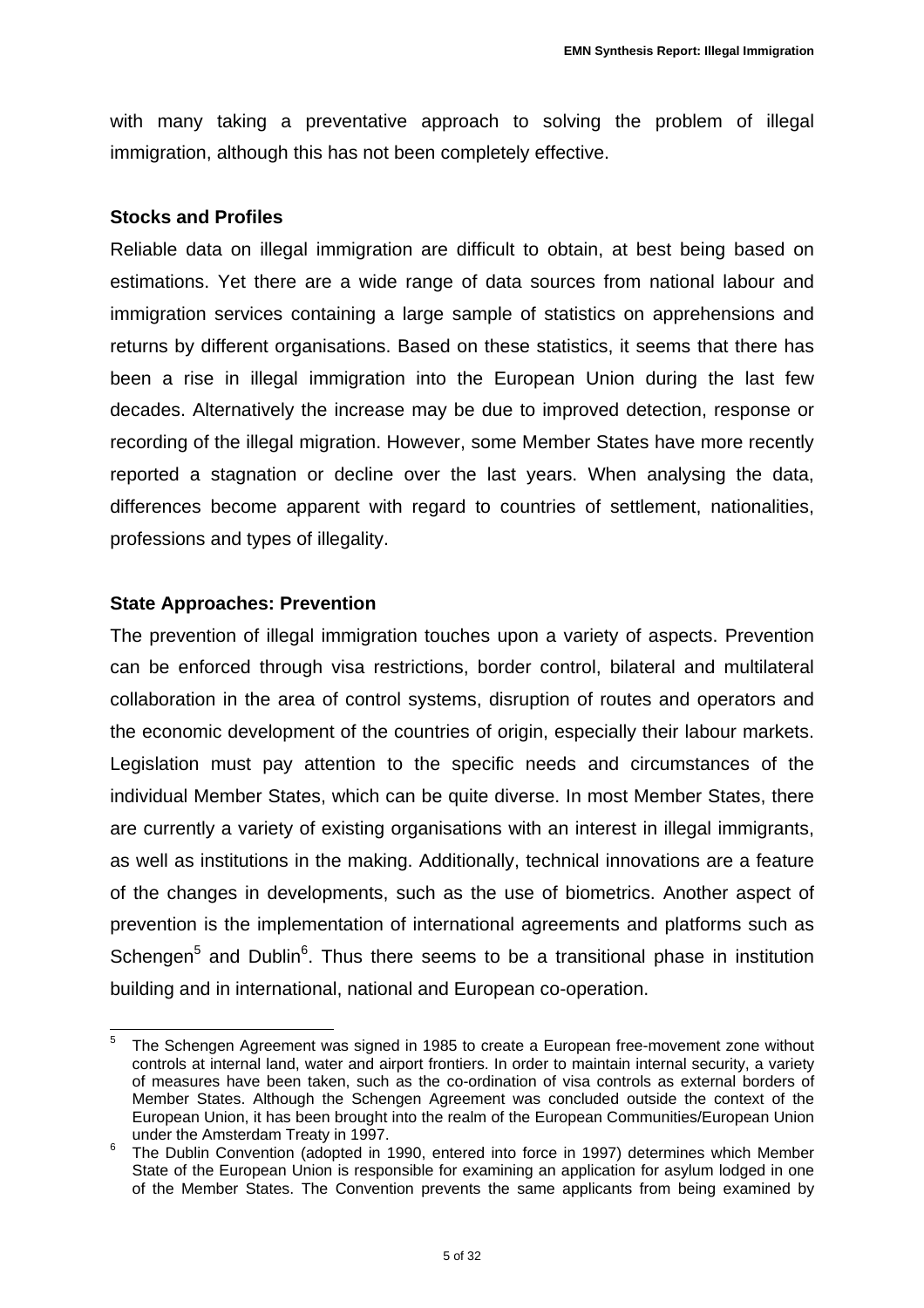#### **State Approaches: Domestic Control**

In most Member States there is a system of on-the-street identity control, including various measures, such as the checking of identification documents. Furthermore, there are collaborations between social services and the police and immigration agencies in terms of disclosing the length of stay of illegal immigrants. The networks of institutions and interdepartmental co-operation are expanding, while Europeanwide identification networks (e.g. Eurodac<sup>7</sup>, SIS<sup>8</sup>) are also being used. Most control seems to be taking place in the areas of illegal employment and illegal economic activities.

#### **State Approaches: Return and Repatriation**

Various return and repatriation measures and programmes have been established in all Member States. The last decade was a time of development in this regard. European co-operation also plays a role, for example, in handling problems of transport, as well as multi-national and bilateral activities, which are carried out with the help of international organisations and for identification purposes. Other important aspects of return relate to the identification of illegal immigrants, the detention system and the transport system. The forthcoming EMN report on Return will provide more detailed information on this subject.

#### **Measures of Rectification and Remedy: Legal Status, Regularisations**

Some Member States have rather far-ranging experiences with various kinds of legalisation and sizes of regularisation activities, referring to studies that assert that legalisation and regularisation measures have been successfully implemented<sup>9</sup>. However, there remain widespread concerns that the long-term impact of regularisation encourages further illegal migration. In **Italy**, for example, the fact that illegal immigrants are allowed to benefit from certain social services is not for practical reasons, but is motivated by the necessity to guarantee human rights mainly those related to health and education – to everyone, independent of their legal

i

several EU Member States at the same time, as well as ensuring that an asylum applicant is not redirected from state to state simply because no one will take the responsibility for handling his/her  $\frac{\text{case}}{7}$ .

See<http://europa.eu/scadplus/leg/en/lvb/l33081.htm>8

See http://europa.eu/scadplus/leg/en/lvb/l33183.htm

In this context, success relates to the immediate impact of reducing the number of irregular migrants in a country.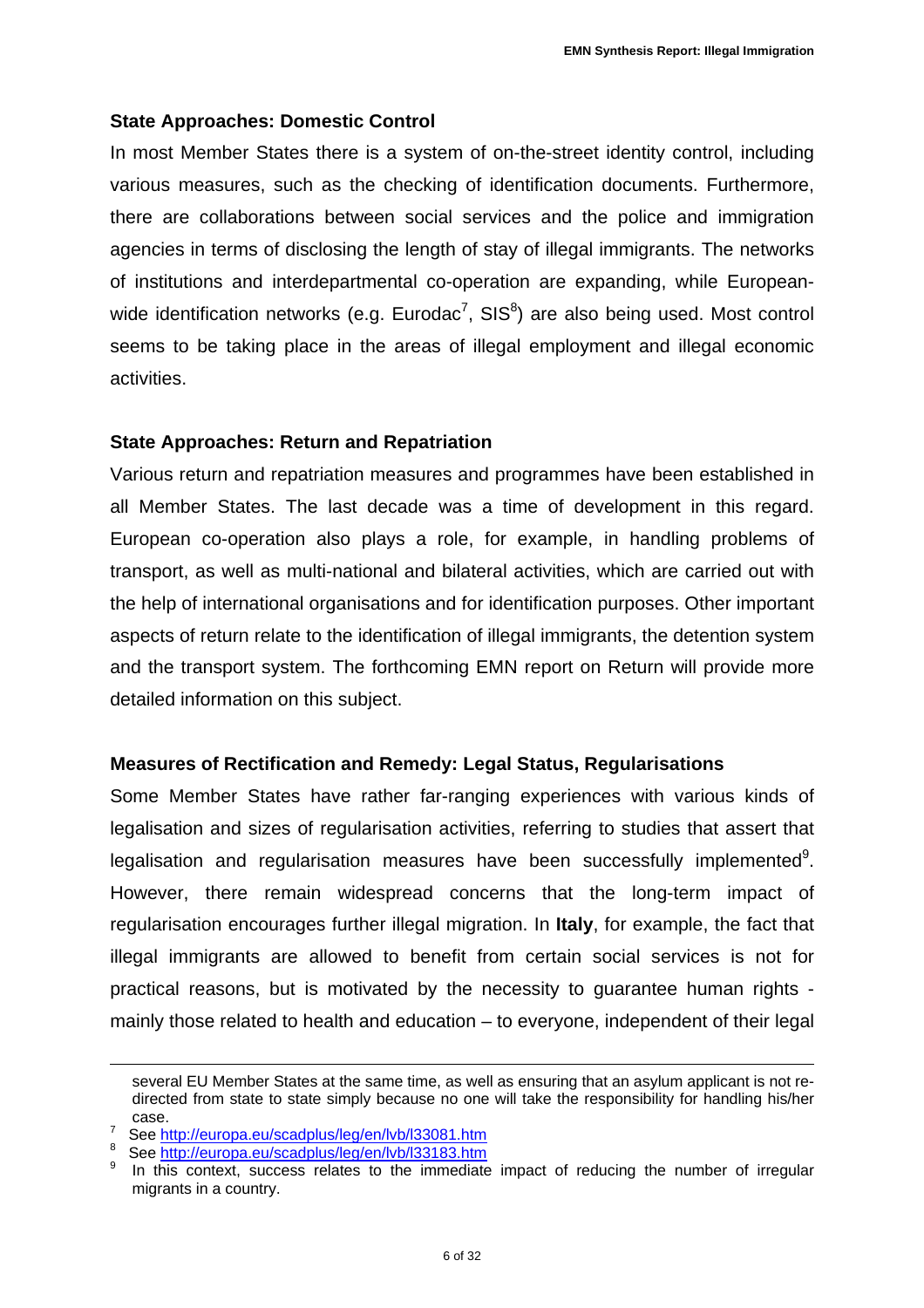status. Other national governments are strictly opposed to such legalisation and regularisation measures. Until now a comparative evaluation of legalisation and regularisation politics has not been conducted. To understand the specific situations and opinions, it is important to consider the different geographical position of the Member States relative to the EU's border and the limits of European legislation in terms of the particular needs of these Member States.

#### **Measures of Rectification and Remedy: Social Services, Education, Work, and Political Participation**

Various international treaties and human rights considerations have been invoked as the basis for some obligations to provide social services to illegal immigrants. In some Member States, such as **Germany** or **Sweden**, NGOs or religious institutions provide such services. In **Germany**, however, providing these services may involve the risk of legal penalties for social service employees, whereas in **Belgium**, there is no consensus as to whether control mechanisms using public services as a means of detecting and controlling illegal migration, are permitted. Social organisations sometimes refuse to disclose information related to the illegal status of their clients and are, therefore, able to provide certain services. Nevertheless, illegal immigrants are fearful of their status being disclosed and of being controlled as clients of social services, educational institutions, or employment agencies. Thus it could be assumed that only those illegal immigrants who are in dire need, turn to the social services available.

The social situation of illegal immigrants seems in general to be problematic and often precarious in most Member States. It is observed that many of the illegal immigrants have social and educational capital that goes to waste in the duration of their illegal stay. However, in **Greece** for example, the majority of illegal immigrants still consider their living conditions to have improved greatly upon receiving their residence permit.

As far as political participation is concerned, it is more or less non-existent. However, different organisations have been active in supporting illegally resident immigrants through campaigns and platforms aimed at raising the awareness of the government and the general public.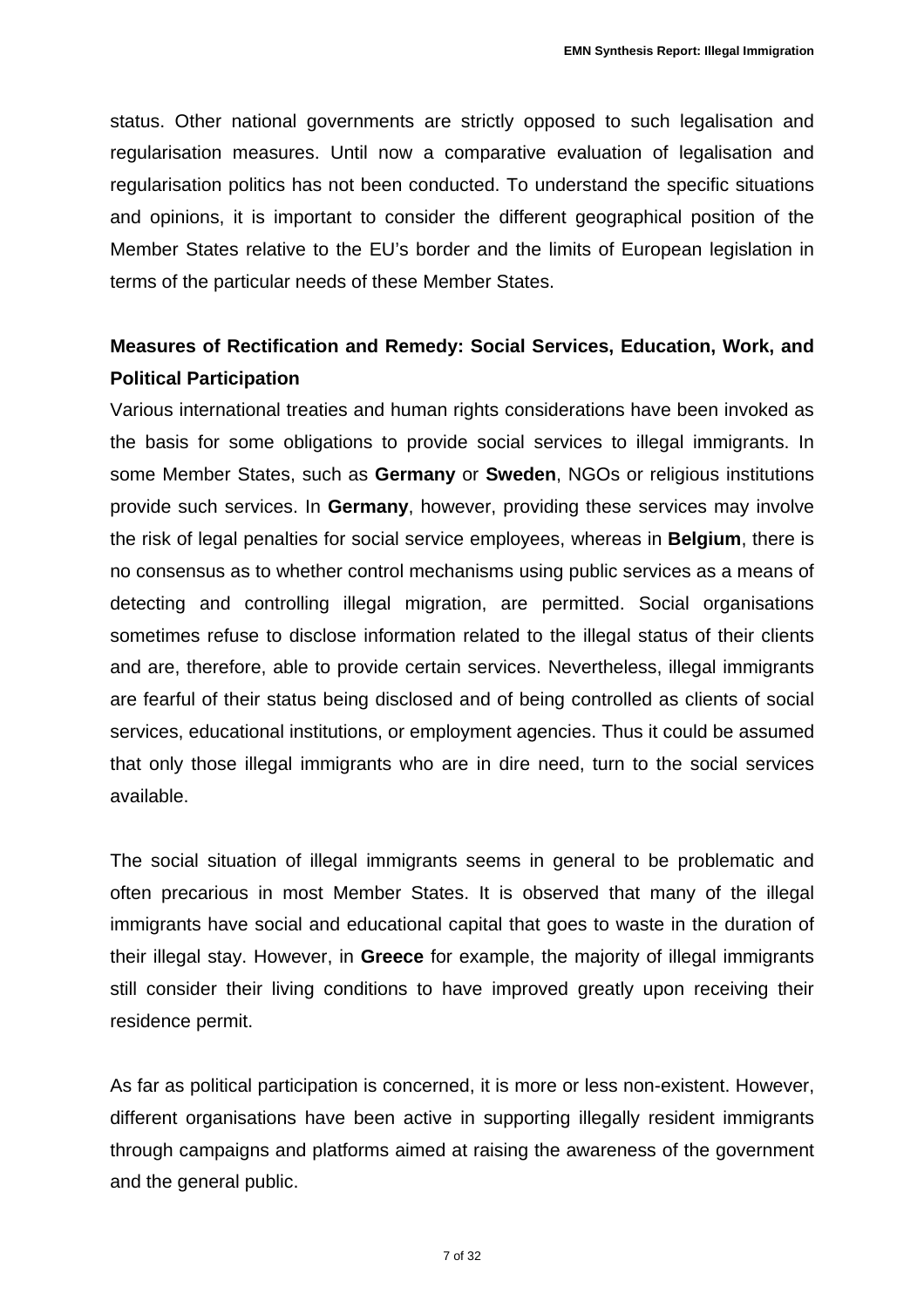#### **The Social and Economic Impact**

The impact of illegal immigration on a particular Member State has, first of all, to do with the human rights of illegal immigrants regarding medical care, shelter, housing, legal rights, etc. and, second, with the vulnerability of this immigration group, that is their inability to claim any benefits due to their illegal status and their resultant invisibility from the perspective of the government. Third, their criminality (implied by their illegal status) undermines the economic and revenue systems of all Member States. The central issue seems to be that the costs to control the social and economic impact are rather high and, in addition, there is no agreement among researchers as to the extent of the damage to the social and economic system. Although there may be evidence of a loss of tax revenue, the substitution argument diminishes the value of these claims.

No data are available on how national or European policies influence illegal migration flows, and there is no empirical evidence – although it is assumed – that a more managed immigration policy or a larger quota for immigrants would reduce illegal immigration. This is particularly true for labour migration, which is regulated by national laws and not by European legislation. The Europe-wide activities are mentioned by a number of Member States, but there is no consistent evaluation of the influence of these activities on illegal migration flows.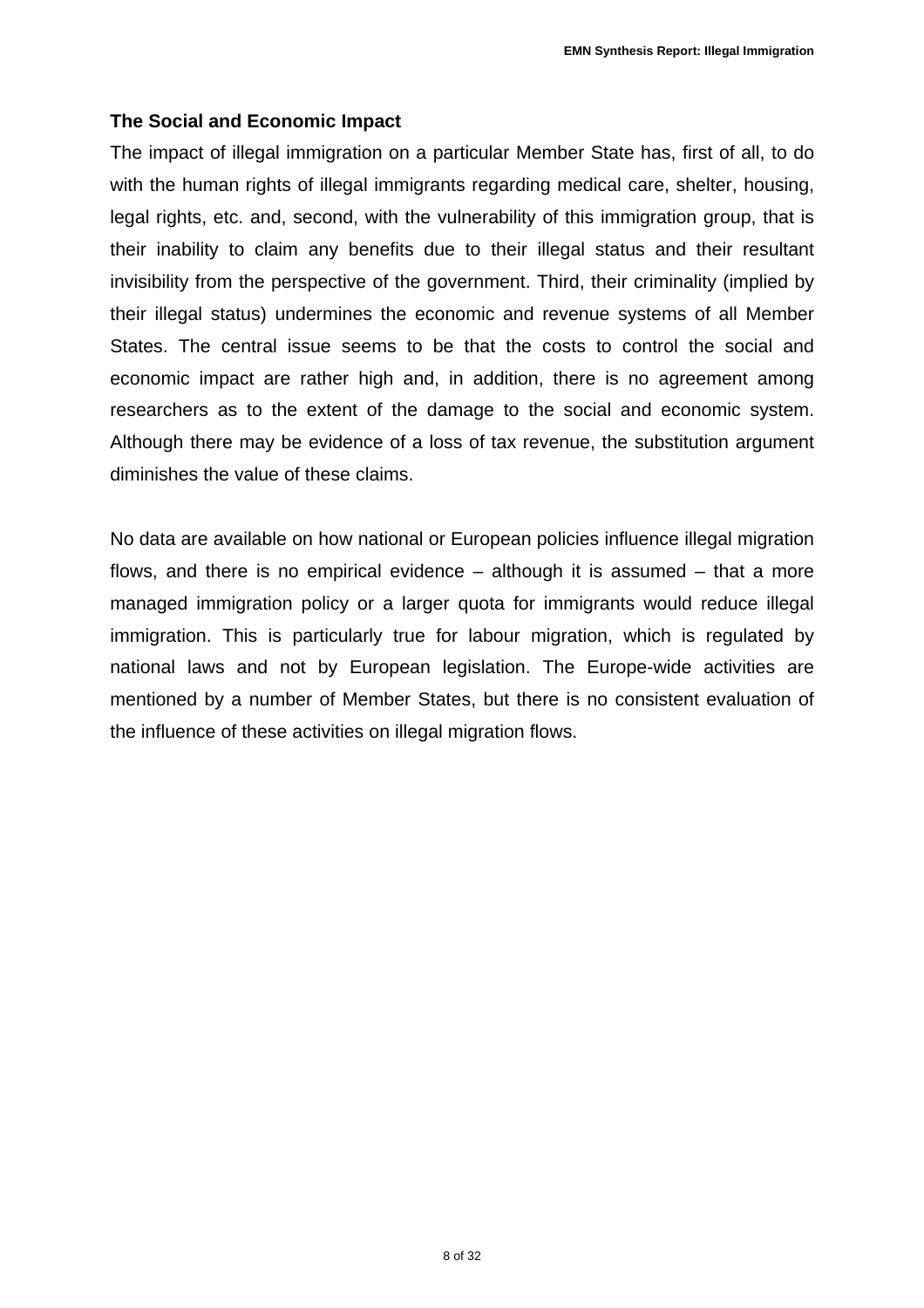#### **1. Introduction**

The European Migration Network (EMN) study on "Illegally Resident Third Country Nationals in the EU Member States: state approaches towards them and their profile and social situation" investigates the situation of the European population that does not "or no longer fulfils the conditions for entry into, presence in, or residence on the territory of the Member States of the European Union"<sup>10</sup>. Although available data do not offer empirical evidence, there is at least anecdotal evidence that the number of illegal residents within the European Union has been rising. Member States, as well as European Union institutions, have developed political discourses and policy instruments to primarily counteract the flow of illegal immigration and the corresponding social effects.

This Synthesis Report aims to summarise and compare, within a European perspective, the findings from this study undertaken by nine National Contact Points (**Austria**, **Belgium**, **Germany**, **Greece**, **Ireland**, **Italy**, **Sweden**, **The Netherlands** and the **United Kingdom**) of the EMN. The aim of the Country Study produced by each contributing EMN NCP was to document, among other things, the number of persons involved in illegal movements and settlements, the sources and results of such indicators and the methodology involved in counting these persons, as well as to present an analysis regarding the validity of these figures. Note that reference to "Member States" in this report is specifically only for those contributing to this study and more detailed information on a contributing Member State may be obtained directly from the respective Country Study.

One of the long-term objectives of the European Migration Network is to deal with the legal frameworks and policy developments in this area of immigration policy. As a result of the growing awareness of irregular flows and settlements, legal frameworks have been developed and various combat and control measures have been established in order to prevent illegal immigration or to exert domestic control on illegal immigrant populations. Furthermore, most Member States have been active in

 $\overline{a}$ <sup>10</sup> See Footnote 1.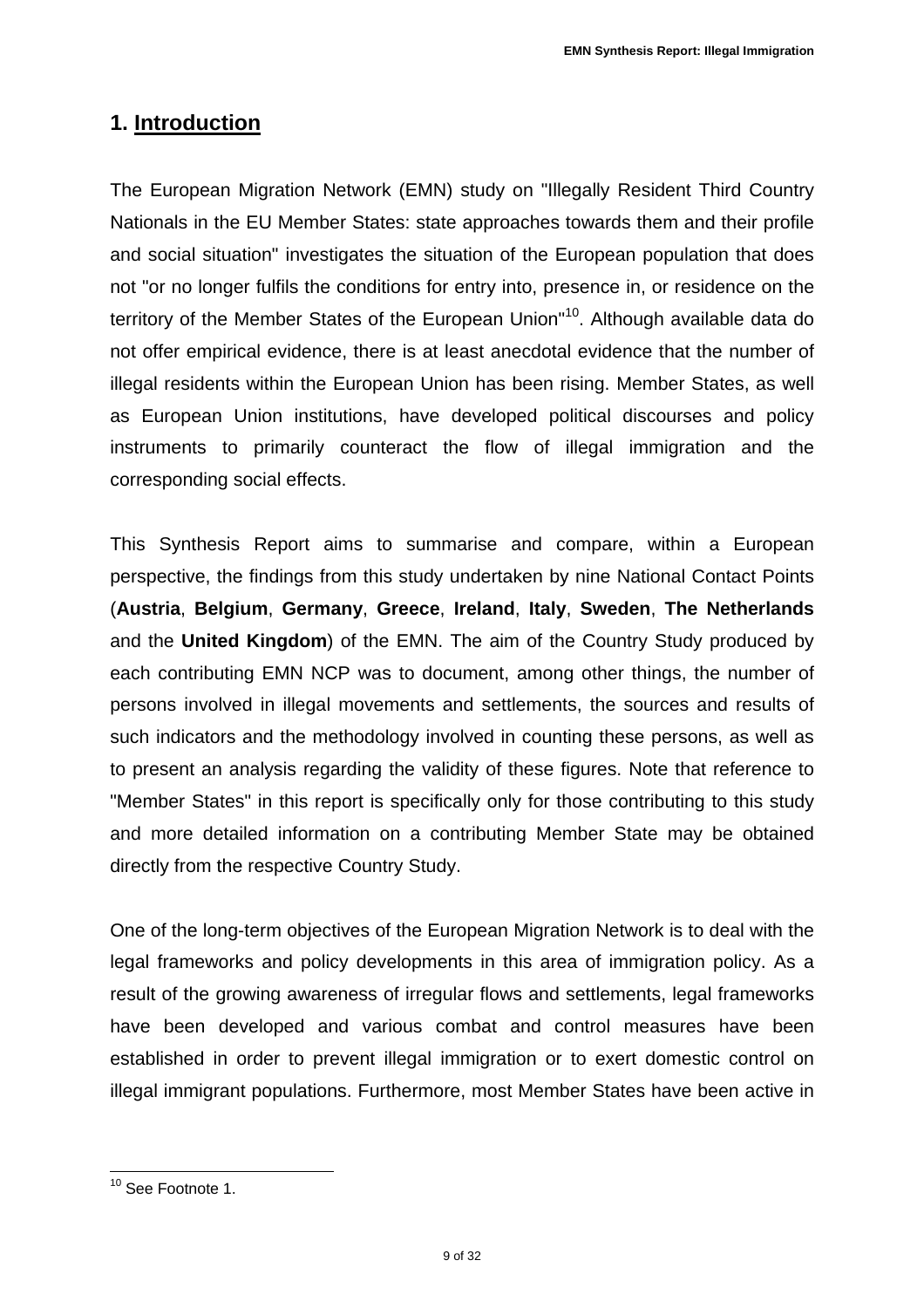establishing return policies, both voluntary and forced $11$ . These policies are under review in all Member States. In some, the settlement of illegal immigrants has been considered both a political and social problem at large. As a result, political measures have been implemented in order to meet the immigrants' basic social needs and to regularise or legalise their situation as national citizens in their host nation.

Member States have discussed and agreed on various common measures (e.g. agreements, regulations, directives, communications) within the framework of the European Union. The Schengen and Dublin Processes, as well as measures towards the establishment of a Common European Union Immigration and Asylum Policy (currently within the framework of the Hague Programme) have attempted to structure Member States' policy activities in the area of illegal immigration. Furthermore, Europe-wide platforms such as the Budapest Process<sup>12</sup> have become a means for establishing a common approach to combat and control the presence of illegal immigrants by some Member states.

Within the context of social, economic and political participation of illegal immigrants, social movements, developed by illegal immigrants to present their cause to the public or to political institutions, are identified. The social situation of illegal immigrants has also been described in each Country Study, as well as in research studies and media reports, enabling an overview of the situation to be presented. Generally, illegal immigrants do have fundamental rights, such as the right to educate their children at school, for example, or the right to receive aid from health and social care institutions. Although they qualify for such services, not as irregular residents but in the context of fundamental rights, they are often afraid to disclose their status.

The issue of illegal immigration is not limited to a non-regulated migration flow. In many Member States, illegal immigrants are obtaining employment in a variety of fields, such as domestic work, agriculture, construction, or entertainment. They are filling economic niches for which there seems to be a real need, and while they may

 $\overline{a}$ 

<sup>&</sup>lt;sup>11</sup> "Return" is the subject of a further study by the EMN, which will be available early 2007.<br><sup>12</sup> The Budapest Process is a consultative forum of more than 50 governments and 10 international organisations, aimed at developing comprehensive and sustainable systems for orderly migration. [For further information see http://www.icmpd.org/default.asp?nav=budapest&folderid=376&id=-1.](http://www.icmpd.org/default.asp?nav=budapest&folderid=376&id=-1)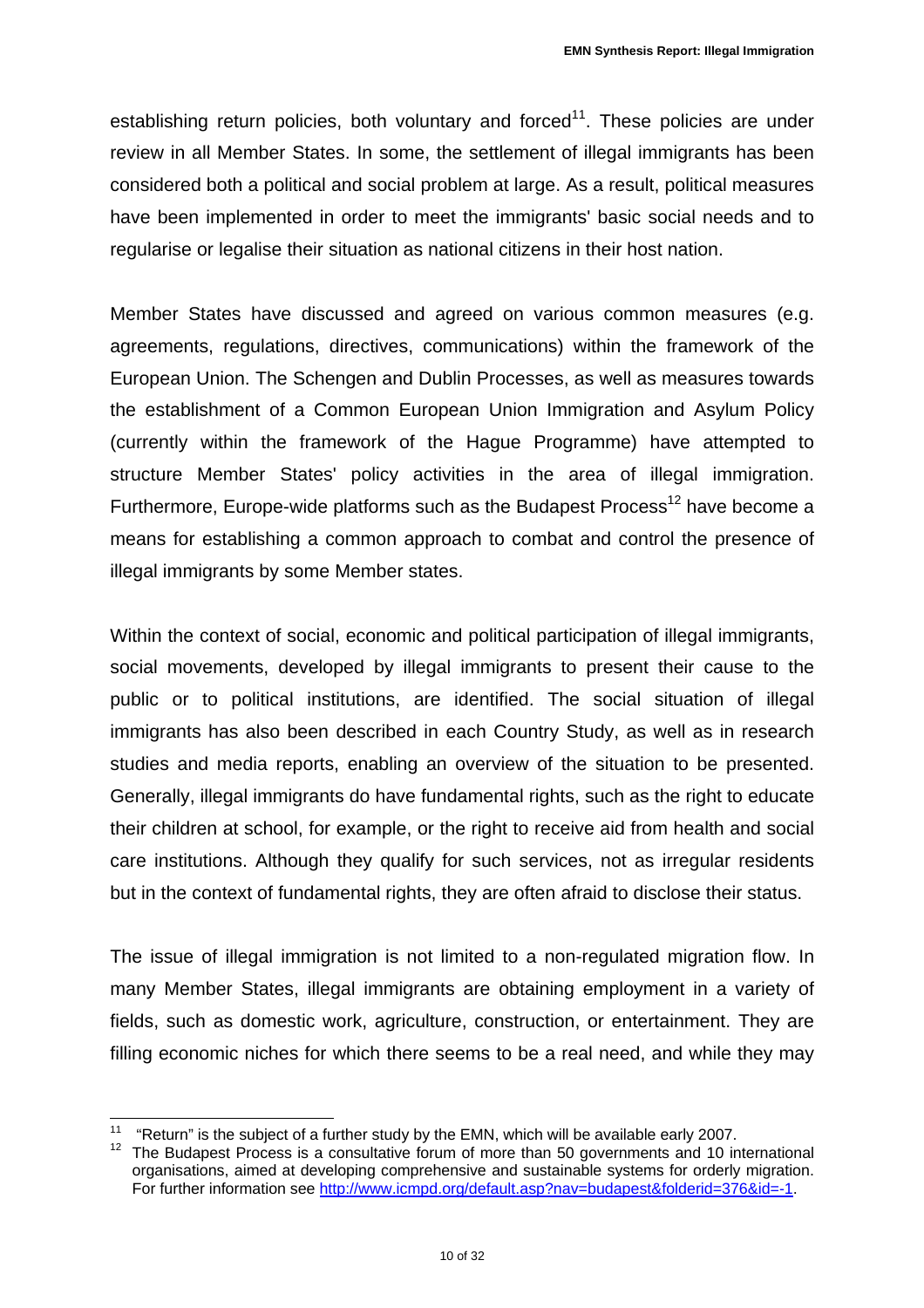not be completely accepted, they are at least virtually tolerated. Many of these immigrants are part of an established migration structure.

#### **2. Legal Framework and Policy Developments**

Immigration can be defined simply as the cross border influx of populations into a given nation-state. Illegal immigration may, therefore, be considered as entry into a country by an individual who is not in possession of the necessary documents or remaining after expiry of permission. The debate over this definition varies among the Member States and for most Member States, the term 'illegal immigration' is not defined by law. In **Germany,** for example, illegal immigration cannot be tolerated because of the principle of sovereignty of the modern state over its own territory and legal framework. Positive exceptions are **The Netherlands** and **Ireland**, which provide an official definition of illegal residency<sup>13</sup>. In these Member States, the primary definitions relate to entry conditions, issues of overstaying and the expiration of residence permits; all of these topics are mainly connected with illegal employment issues, but the definitions are more widely applicable.

For all participating Member States, however, illegal immigration is understood to be the negative, or opposite of, regular permitted immigration (for example linked to regulated employment or study). The subject of illegal migration has recently found solid ground within European legal frameworks<sup>14</sup> and international law might contribute to the debate on illegal immigration as well. The debate surrounding the definition of illegal immigration and its connotations is frequently connected to various control and management approaches, for example legalisation or return policies. Less attention is paid to the restrictive nature of existing legislation governing access of illegal immigrants to the labour market or for other (legal) routes of entry into the EU.

 $13$ **Ireland**: The Immigration Act 2004 elucidates that all non-national persons who are in the State without the necessary permission are unlawfully present, except for asylum seekers, convention refugees and their families and programme refugees. **The Netherlands**: Illegal Residency is def[ined by the Netherlands as "the presence in the Netherlands of foreign nationals who ar](http://ec.europa.eu/justice_home/doc_centre/immigration/illegal/doc_immigration_illegal_en.htm)e not in possession of a valid residence permit and are therefore obliged to leave the country."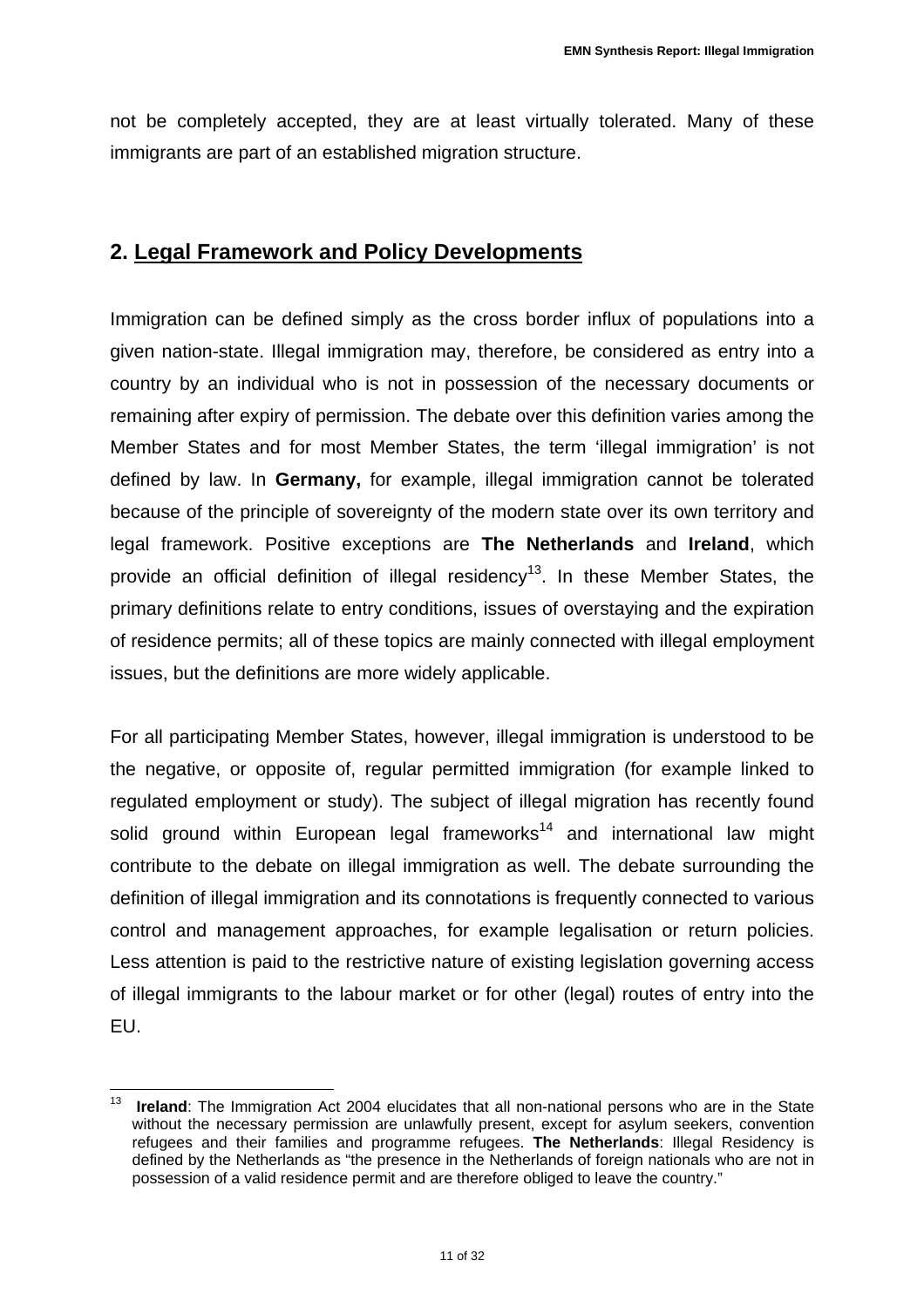For all Member States, illegal immigrants have basic rights or minority rights which are grounded in constitutional law or in European or international legislation. An overview of European initiatives related to illegal migration is debated in **Austria**. The international agreements and activities that grant illegal immigrants some citizenship rights are discussed in **Italy** and **Belgium**. However, awareness and the actual implementation of international agreements pertaining to illegal immigrants remain unclear, at least in some Member States.

The discussion of regularisation and legalisation processes began at different times within the Member States. The illegal immigrant issue in Europe has only moved to the centre of political debates in the early years of the current decade. Since this time, the fight against illegal immigration has achieved a rather important place in discussions about migration management, and illegal migration has increasingly been understood as a threat to social and economic stability in the EU.

For immigrants who illegally enter a Member State or overstay their permitted residency period, various possibilities exist to obtain a regular residence permit. The most common avenue is through a regularisation campaign, which a number of Member States, in particular those bordering the Mediterranean (i.e. **Greece**, **Italy** and **Spain**), have undertaken. Regularisation measures were adopted, to a lesser extent, in other Member States, such as **Belgium**, **The Netherlands**. Residence allowances may also be granted due to humanitarian considerations. Family reunification issues, such as marriage, adoption, acknowledgement of paternity, etc. also play a role. Another means available to those seeking permission to stay is the asylum application procedure<sup>15</sup>, at least temporarily, as applicants are normally granted permission to stay until the application process has been completed. All of these options are the subject of debate and, in some Member States (e.g. **Austria**), they are now being restricted.

i<br>L

<sup>&</sup>lt;sup>14</sup> See <u>http://ec.europa.eu/justice\_home/doc\_centre/immigration/illegal/doc\_immigration\_illegal\_en.htm<br><sup>15</sup> More information on ough procedures are given in the EMN's study on Beconting System</u>

More information on such procedures are given in the EMN's study on Reception Systems (May [2006, ISBN 92-79-02660-7\), available from http://www.european-migration-network.org.](http://www.european-migration-network.org/)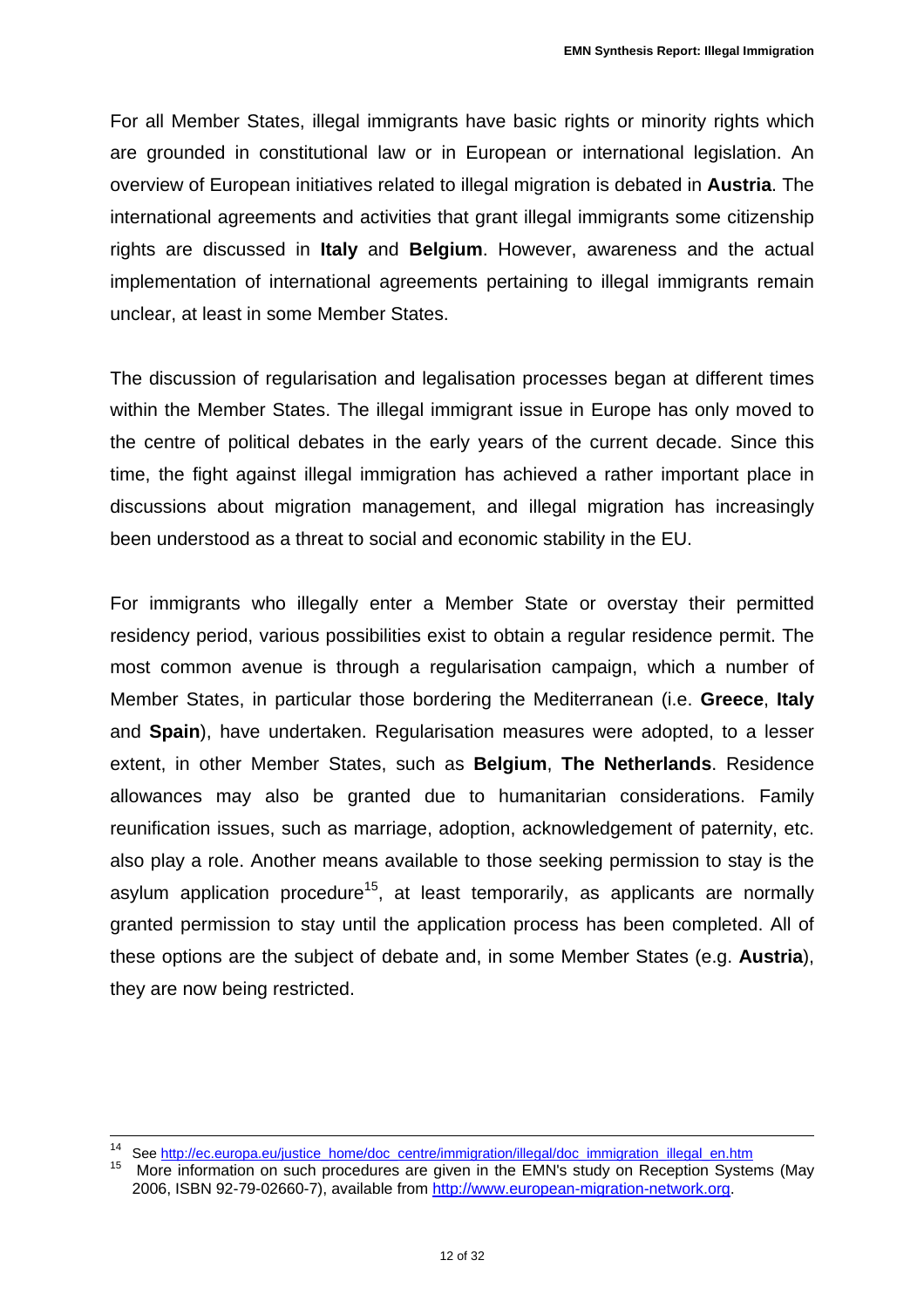#### **3. Stocks and Profiles**

There are demographic issues involved in the presentation of data on illegal residents in the EU. Population stocks are influenced by fertility and mortality, by continuous movements and the fallibility of data resources. Statistics are also presented by institutions with different mandates, some of which may be more or less unrelated to migration issues. Data on regularisation and legalisation provide the most representative numerical information - they document the number of immigrants that have applied for regularisation and legalisation and how these persons adapt to certain social categories. Other data are provided by border control institutions, such as border police or police institutions whose remit is to combat crimes, such as forged travel documents, smuggling, trafficking, etc. These enforcement institutions keep track of apprehensions, the number of forced removals, and people arrested on criminal charges. In some cases, these data might include a statistical breakdown of foreign nationalities. Although data on rejected asylum applicants are available, it is not always ascertainable which applicants have stayed or left the country. However, it can be presumed that a considerable number of the rejected asylum applicants have stayed illegally.

A variety of sources for statistical data have been used. In some Member States (e.g. **Germany**) labour market institutions, such as trade unions and research institutions are involved in estimating the numbers of illegal immigrants. However, owing to their background, such institutions base their statistics on their estimations. For example, some research institutions contribute qualitative data indicating the rate of failed asylum applicants who go underground, or the link between illegal immigration and legal immigration flows. In **Greece,** a labour force survey was used to present a complex picture of illegal immigration. Furthermore, estimations are made based on numbers presented by non-governmental organisations and charities. In **Germany** and **Belgium**, there are statistics on the number of illegally employed foreign labourers gathered from summary and criminal proceedings. Furthermore, illegal transit migration problems are mentioned related to illegal entries of migrants who may have intended to settle in another Member State or other countries, such as the United States of America or Canada. For all Member States, it is apparent that the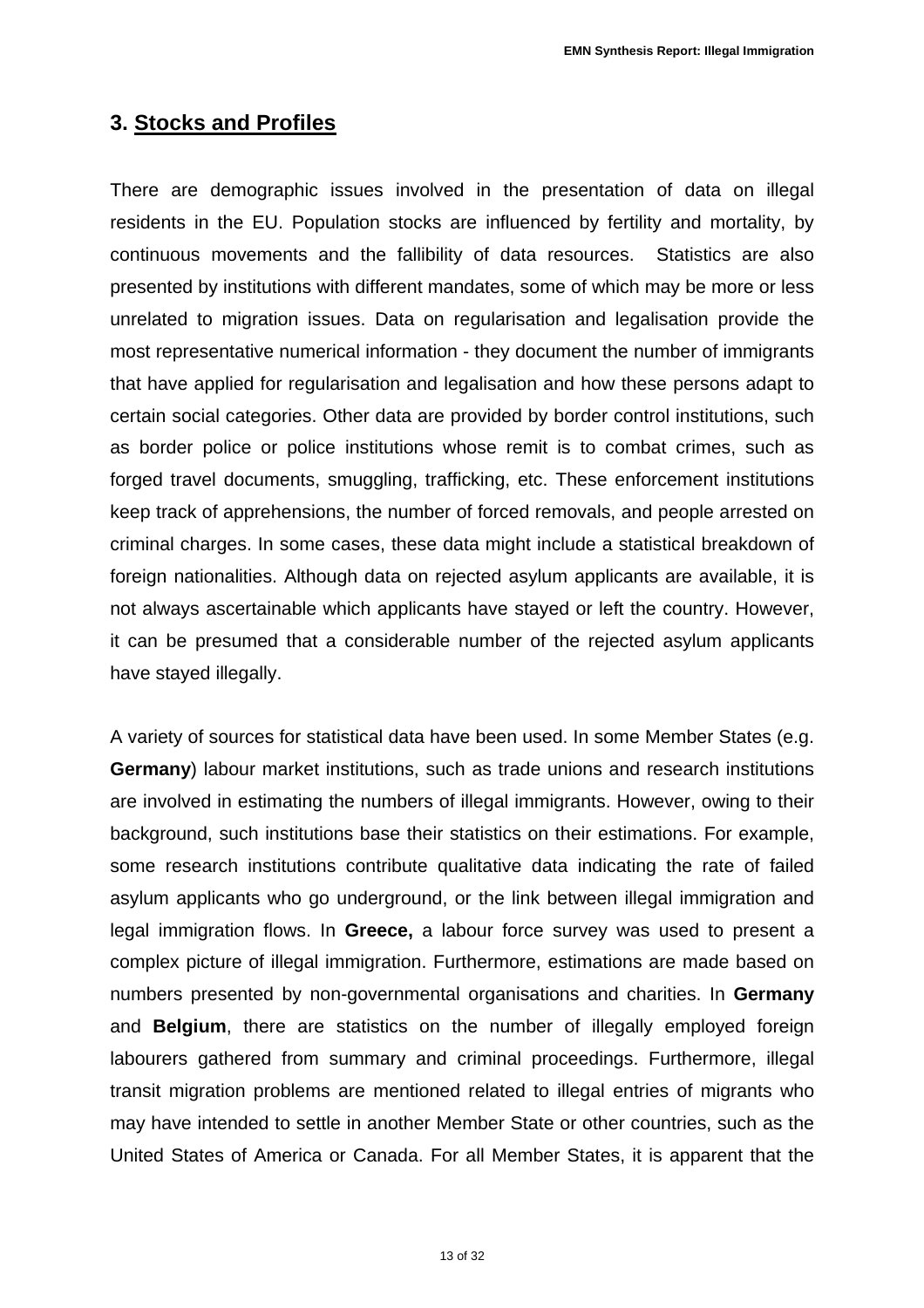most dominant group of illegal immigrants are men aged between twenty and forty years old. But, as with all data in the field of illegal immigration, these can only be taken as indicative. Moreover, it appears that the number of female illegal immigrants is increasing. Most Member States report illegal immigrants coming from Central and Eastern Europe. Others are coming from regions with former emigration flows to Europe. If one looks at the total numbers only, illegal immigration appears to be increasing.

#### **4. Member State Approaches**

#### **4.1. Measures to Prevent Illegal Immigration**

Illegal border crossings vary in most Member States because they are dependent on the geographic nature of the border. Some Member States have coastal borders or other types of landscape that are difficult to control, while others share a long border with third states, which could lead to increased difficulties in preventing illegal border crossing. For example, this may be the case in Member States which share a border with transit countries or countries which have a long tradition of emigration. One reason illegal border crossings take place is the practice of using a neighbouring state's territory as a transit zone for illegal trafficking. An additional reason for illegal border crossings is the tradition of tolerating illegal immigration, especially in those Member States (e.g. **Italy**) that experienced an accelerated phase of economic growth and a restructuring of the labour market.

The result of these illegal immigration flows is reflected in the political or administrative awareness at the entry gates that immigrants cross. In this vein, in **Germany,** official border crossing points, visa politics, and anti-smuggling operations are debated. This is the case in other Member States as well. In **Belgium** and **United Kingdom,** the problems of crossing the English Channel to reach the British Isles are of importance. In **Greece** and **Italy**, the focus is more on employment opportunities and border control conditions, while in **Italy**, as well as in **Belgium,** the inspections conducted to counteract illegal labour are specifically discussed. They also refer to the routes of entry organised by traffickers and smugglers. As far as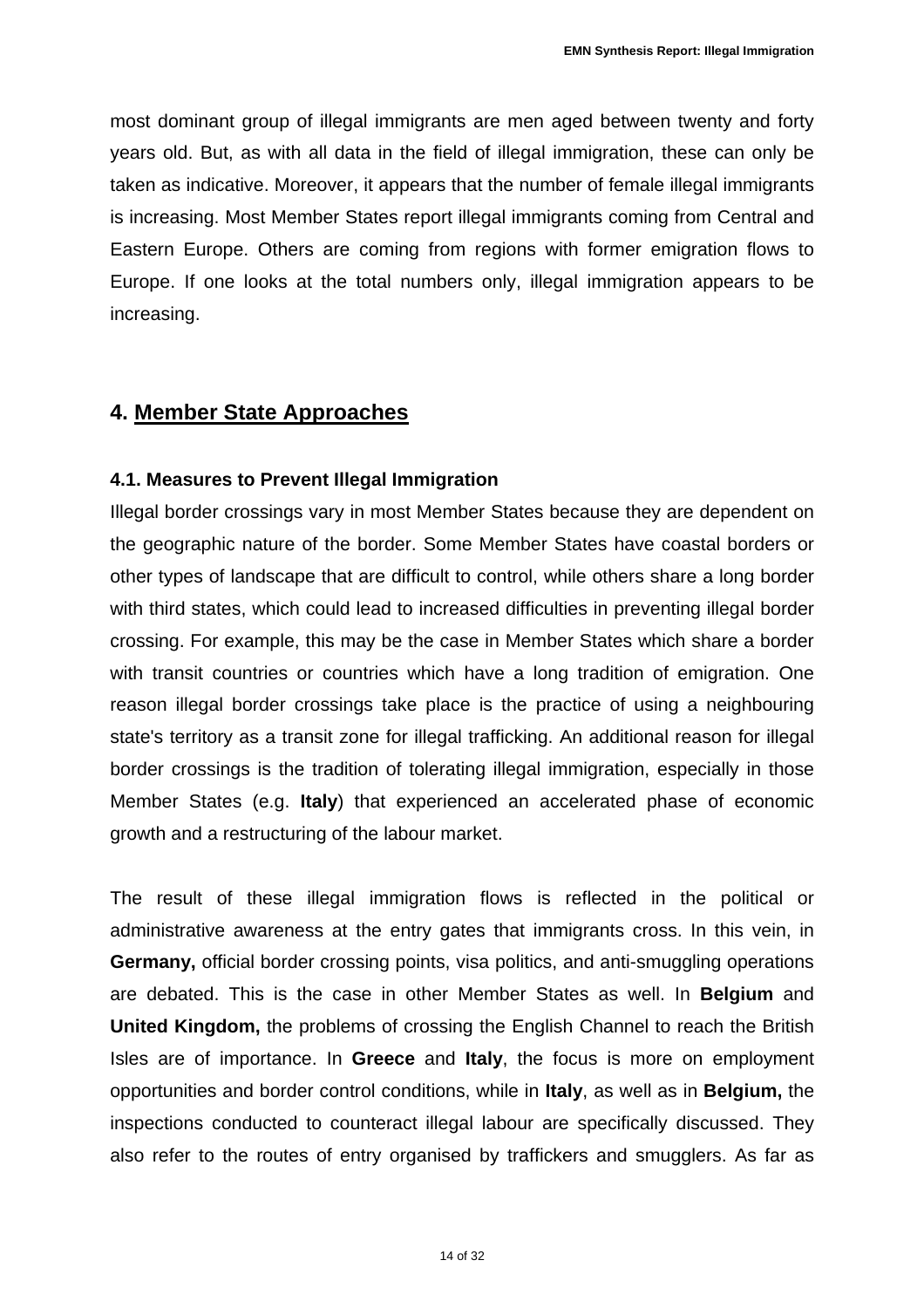other Member States are concerned, **Ireland**'s position is interesting due to the existence of a common travel area agreement with the **United Kingdom**, meaning that the land border between them is, for the most part, uncontrolled with some sea and air ports unmanned.

As stated previously, the prevention of illegal immigration is first and foremost perceived as a border control problem, though there are other dimensions as well. Various institutions (such as coastal guards, customs officers, border police), are responsible for maintaining border control. Secondly, the legal framework for immigration control has developed in different ways in each Member State. These laws include visa regulations relating to the Schengen agreement, the establishment of new administrative and organisational institutions, the modification of border control mechanisms, the definition of re-entry or repeated return problems, bilateral and multilateral agreements dealing with transit issues and with special co-operation in the countries of origin. Further activities include European control agreements, involving IT-based information exchange via Eurodac, ICONet<sup>16</sup> or the Schengen Information System SIS 1 and 2, for example, as well as various other electronic identification activities. Other initiatives include vehicle search technology, controls on truck drivers, juxtaposed controls and requiring third country national transit passengers to have visas. Numerous European platforms have been established to discuss border control and prevention, as well as a number of initiatives at EU $level.<sup>17</sup>$ 

It is evident that the relationship between the Schengen agreement, regarding the establishment of the area of free movement for European citizens within the Union, and the establishment of a common controlled border regarding third states is important. Counter terrorism activities are an additional important area that influences visa policy, passport controls and the establishment of European border security

 $\overline{a}$ <sup>16</sup> The "Information and Coordination Network for Member States' Migration Management Services (ICONet)" is a secure web-based Information and Coordination Network for the exchange of information on irregular migration, illegal entry and immigration and the return of illegal

residents.(Council Decision 2005/267/EC)<br>
<sup>17</sup> Most recent being Communication on "Policy priorities in the fight against illegal immigration of<br>
third-country nationals" (COM(2006) 402 Final), see http://eurthird-country nationals" (COM(2006) 402 Final), see [http://eur](http://eur-lex.europa.eu/LexUriServ/site/en/com/2006/com2006_0402en01.pdf)[lex.europa.eu/LexUriServ/site/en/com/2006/com2006\\_0402en01.pdf.](http://eur-lex.europa.eu/LexUriServ/site/en/com/2006/com2006_0402en01.pdf)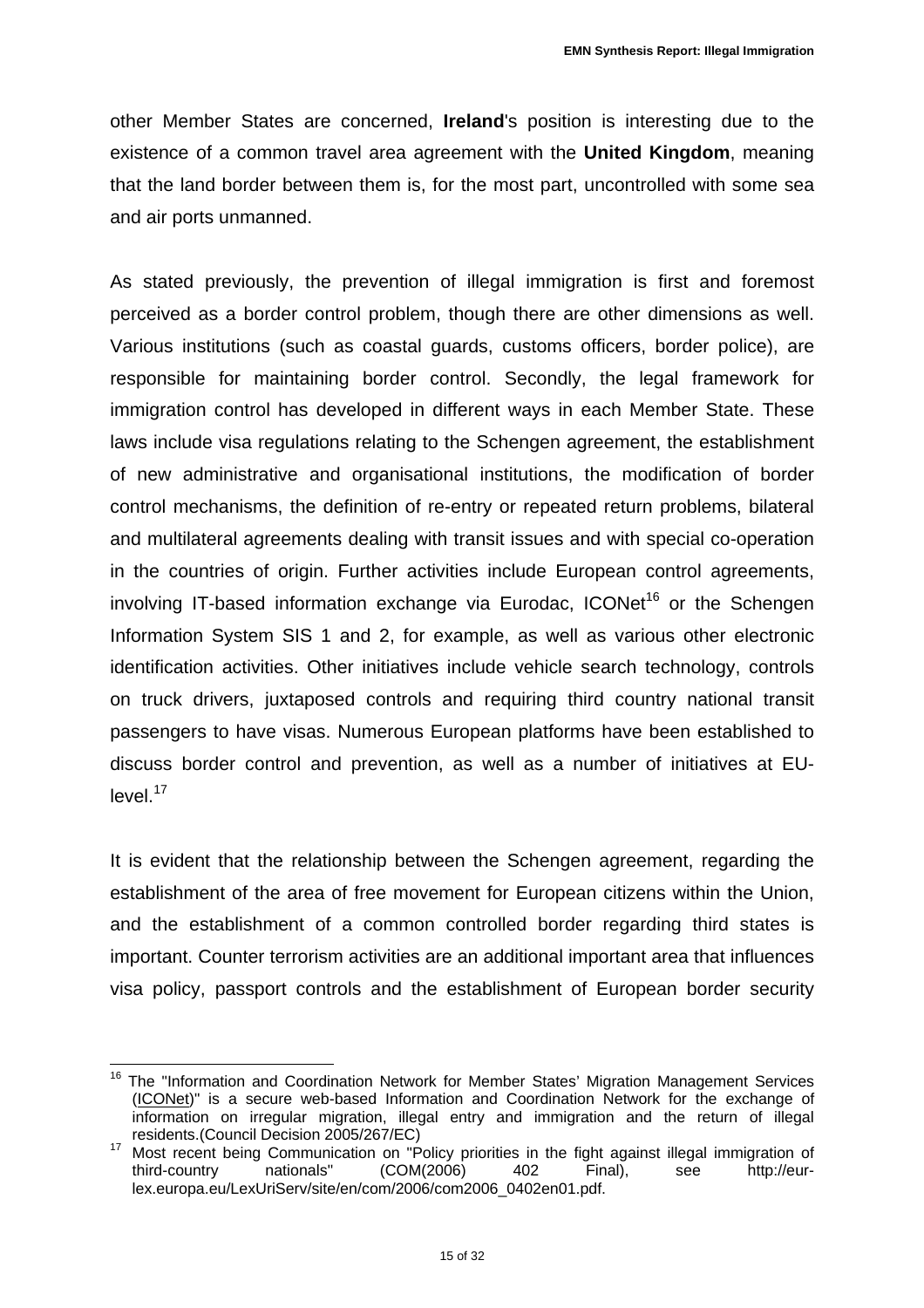arrangements, especially in the aftermath of the 2001 terrorist attacks on the USA and the bombings in London (2005) and Madrid (2004).

Other particularly important topics include the extension of institutional arrangements with regard to wider border control and the control of irregular migration flows. In **Germany**, the former "Federal Border Police", renamed the "Federal Police" in 2005, became responsible over the years not only for policing the state border but also *inter alia* for controlling trains, stations, harbours and airports. Non-state institutions have also become involved in border control mechanisms, for example, international agreements regarding airline liabilities and the partial obligation for German taxi drivers to control their passengers or to report any suspicious behaviour on the part of their passengers. Border control personnel from different Member States are also co-operating in cross-border and undercover operations, joint investigation teams, and so on.

Another development in the field of preventive measures is related to new technical innovations. First of all, Information Technology is highly important since various national and European innovations have been established. Secondly, new computerbased identification systems are now being used for border control, such as biometrics and computerised document control systems.

#### **4.2. Measures of Domestic Control**

The use of domestic control mechanisms is not uniform. For example, not all Member States possess a common identity card and registration system for citizens and aliens alike. In **Germany**, for one, there are institutions which register non-nationals. Such central registers can be found in other Member States as well. The compulsory registration of labour or social security cards, or as in **Austria**, the use of registration confirmation documents is another control method. In welfare institutions, registration differs between Member States, but there is a general trend toward developing an identity card and a social security system. Some Member States mention monitoring and reporting regimes for people involved in the legalisation process or for those who have lost their resident status.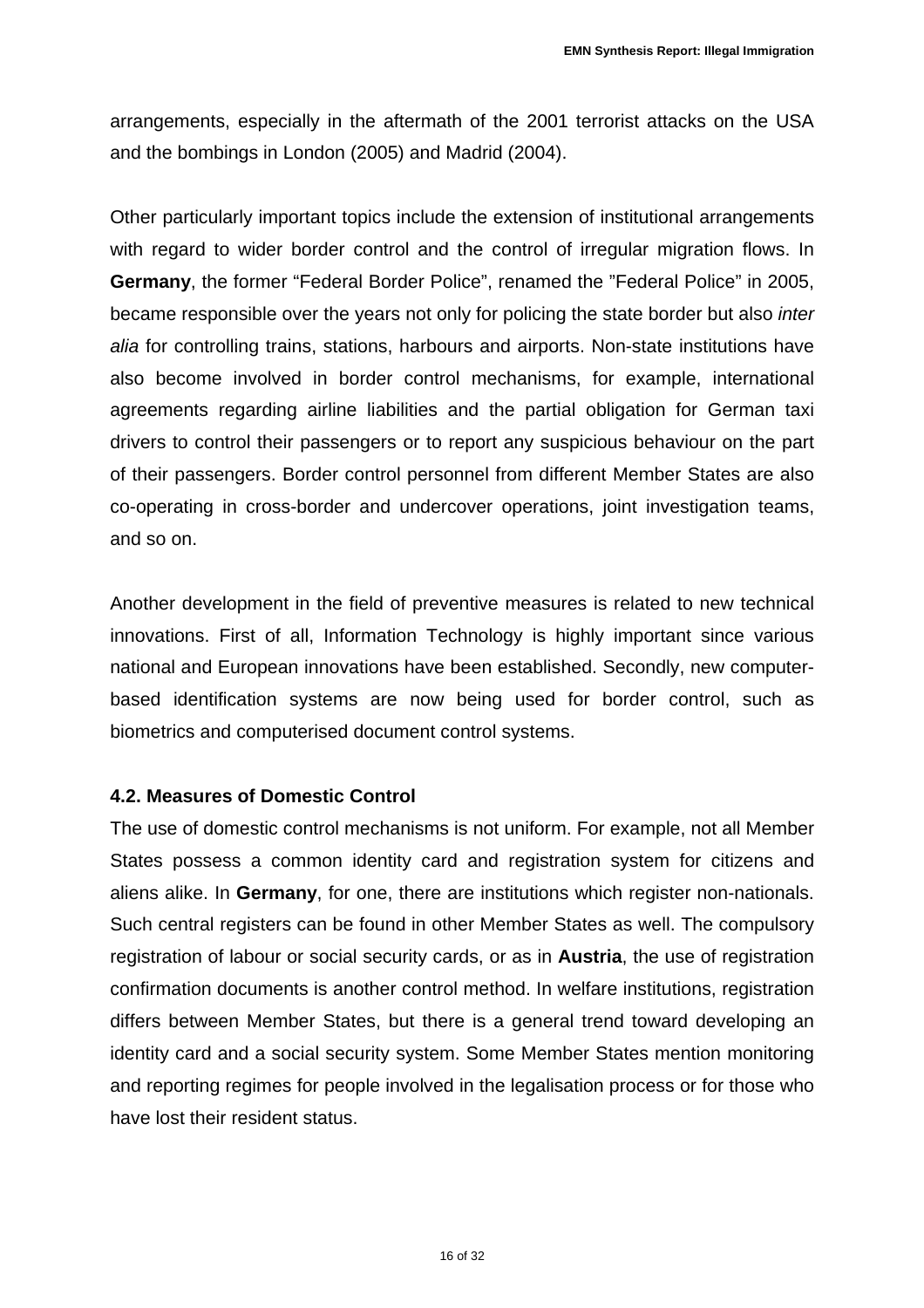Although registration practices vary between Member States, there are obvious similarities between **Germany** and **Austria**. On the other hand, the **United Kingdom** is still in the political phase of establishing these types of practices, for example, the proposal to introduce ID cards. With regard to the southern Member States, such as **Italy**, the expenses for domestic control are extremely high due to their geopolitical position.

Aside from the on-the-street identity controls, most institutions providing public services are required by law to inform authorities of the illegal status of individuals they encounter. This requirement may be bypassed by some institutions, such as various NGOs and religious institutions that oftentimes provide health and social services under the protection of anonymity. Educational institutions in some Member States are opposed to being used as a policing and control institution. In **Belgium**, there is a general political agreement of this nature. Nevertheless, there is a tendency in all Member States to widen indirect domestic control by co-operating with public service providers, in addition to social and health care institutions. Member State governments are also currently attempting to establish networks of cooperation between government departments, other administrations and quasigovernmental organisations in order to bring all of the available information together.

As far as interdepartmental co-operation is concerned, in **Germany, Austria** and in the **United Kingdom**, it is well-developed, while in other Member States (e.g. **Belgium**), it is only since the years 2000/2001 that it is being attempted. Most cooperation efforts deal with illegal labour, not only concerning illegal immigrants, but generally concerning all persons working in the black market. In most Member States, programmes have been developed to foster close co-operation between various institutions in order to control the labour market. In some, special task forces have been established to comprehensively investigate the practices of companies. In **Germany**, for example, social security information, as well as financial and other forms of data, is being cross-checked in order to obtain information on illegal employment. Special task forces have also been established to survey certain professions, such as construction, catering, agricultural and hotel industries.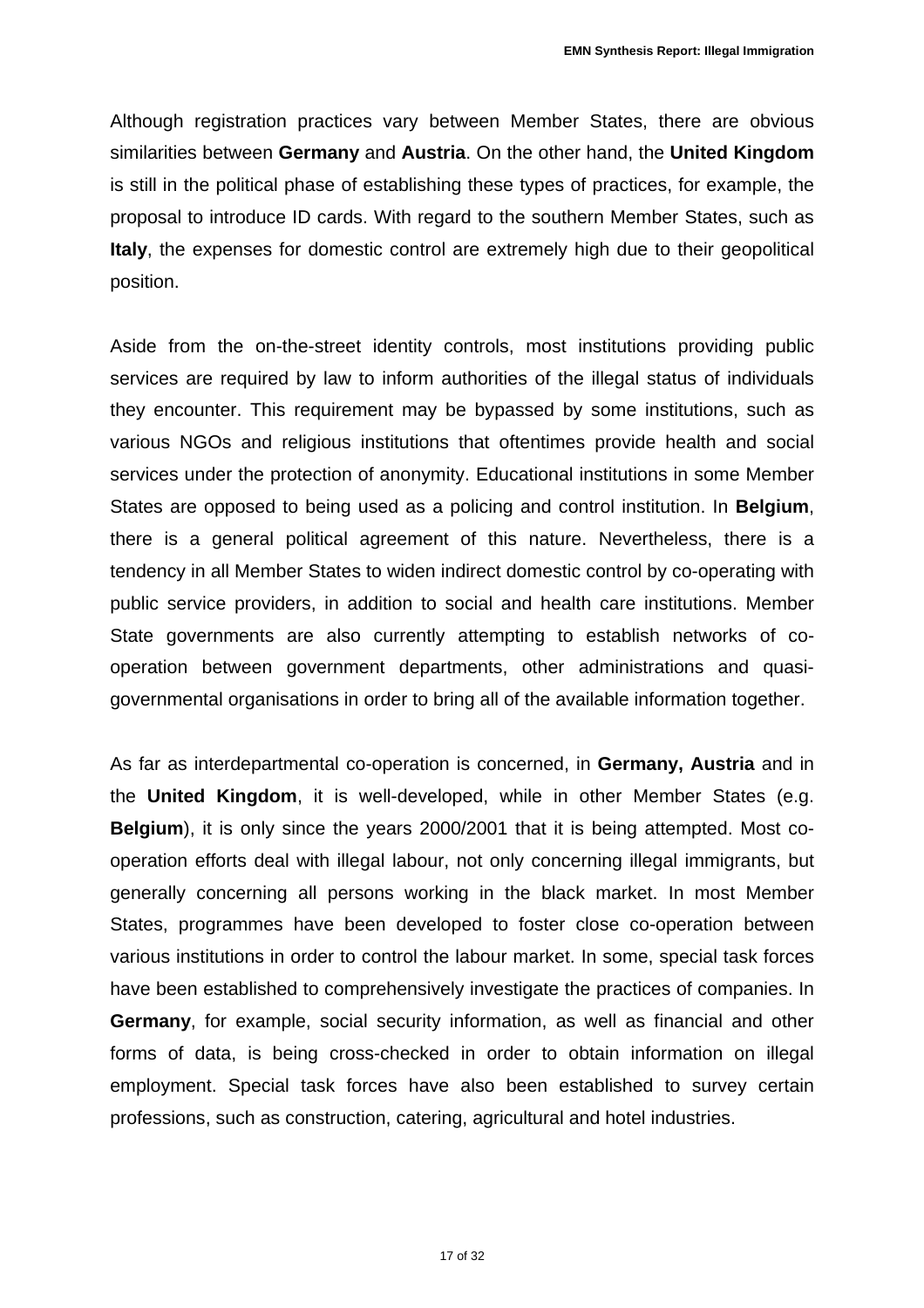Most Member States have developed a legal framework for controlling labour markets and other areas of illegal employment. An example of an initiative to control employment practices is the project "Ethical Trading Initiative (ETI)", that was developed in the **United Kingdom** and involves collaboration between companies, NGOs and trade unions to develop an ethical business procedure to improve working conditions for all workers, regardless of their migration status and to make improvements to labour practices, e.g. by encouraging organisations to avoid employing illegal migrants. The act and consequences of exploiting migrant labour by foreign firms operating in Member States, such as is the case in **Ireland**, amongst others, is a major topic currently under discussion.

For all Member States, the fight against illegal employment is related to combating trafficking. There is a general tendency to extend the policy of systematic checks in companies and private institutions and to monitor the situation of those who overstay. In **The Netherlands**, for example, the capacities of detention facilities in terms of the effectiveness of controlling and apprehending illegal immigrants are discussed. Overall, the extension of institutional provisions, i.e. use of detention centres, is mentioned by most Member States as a means of domestic control of illegal immigrants.

#### **4.3. Voluntary and Forced Return**

Policies dealing with voluntary and forced return are closely related to the problem of illegal immigration. Some basic information is provided on this topic here, since more detailed information is provided in a further EMN study, which is currently being finalised. Sometimes, there is a distinction between return policies with regard to failed asylum seekers, and to other illegally resident immigrants.

In some Member States (e.g. **Ireland**), programmes have been developed to encourage immigrants without a legal right to remain, to return voluntarily to their country of origin (in **Ireland**, once a deportation order is issued and an individual becomes "illegal", they may no longer apply for these programmes). In others (e.g. **Germany**), these special programmes have been developed through interdepartmental agreements. Concerning the inclusion of NGOs, the situation differs between Member States, with special programmes regarding country of origin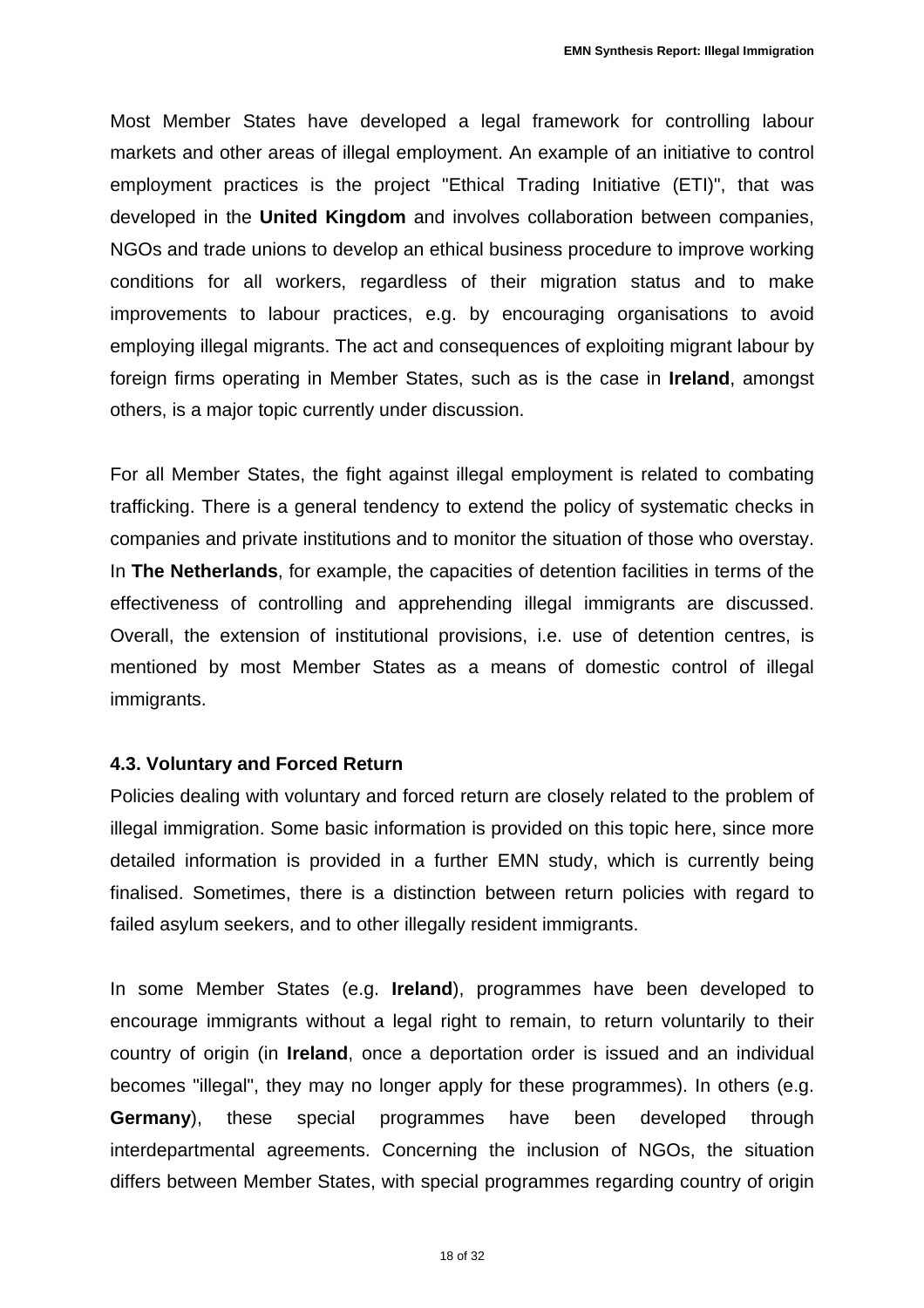and other programmes related to former asylum seekers, etc. In all Member States, however, the IOM is co-operating with established (re-)integration programmes for (failed) asylum seekers or other government assisted repatriation programmes. In **Germany**, **Austria**, **Belgium** and **The Netherlands**, far-reaching co-operation between non-state institutions and government departments has been established in order to develop a common repatriation policy. In the other Member States, this cooperation of actors and institutions is still in the early stages.

There are four major issues in the area of return policy. The first is to identify the real country of origin of the returnee and co-operation with such countries is one of the central political objectives of most Member States, in terms of establishing bilateral agreements or in using their diplomatic resources in the country of origin. Other technical means have been developed to identify people on the basis of their native language, among other characteristics. The second is to establish documentation and suitability to return the migrant to their country of origin. The third issue is the cooperation between Member States regarding joint charter flights<sup>18</sup>. The fourth issue pertains to detention capacities, insofar as the lack of detention facilities in some Member States reduces the possible number of apprehensions. Special repatriation centres have been established in **Germany**.

By and large, the basis for removals is related to the Dublin and Schengen agreements, although in **Austria,** a model for monitoring the process of reintegration and related difficulties for the returnees in the countries of origin is presented by the "Association for Human Rights in Austria". Overall, however, return politics are under review for the European Union<sup>19</sup> as a whole, as well as for most Member States.

 $\overline{a}$ <sup>18</sup> 2004/573/EC: Council Decision of 29 April 2004 on the organisation of joint flights for removals from the territory of two or more Member States, of third-country nationals who are subjects of individual removal orders, Official Journal L 261, 06/08/2004 P. 0028 - 0035

individual removal orders, *Official Journal L 261 , 06/08/2004 P. 0028 - 0035* 19 e.g. Proposal for a Directive of the European Parliament and the Council on common standards and procedures in Member States for returning illegally staying third country nationals (COM(2005) 391 final)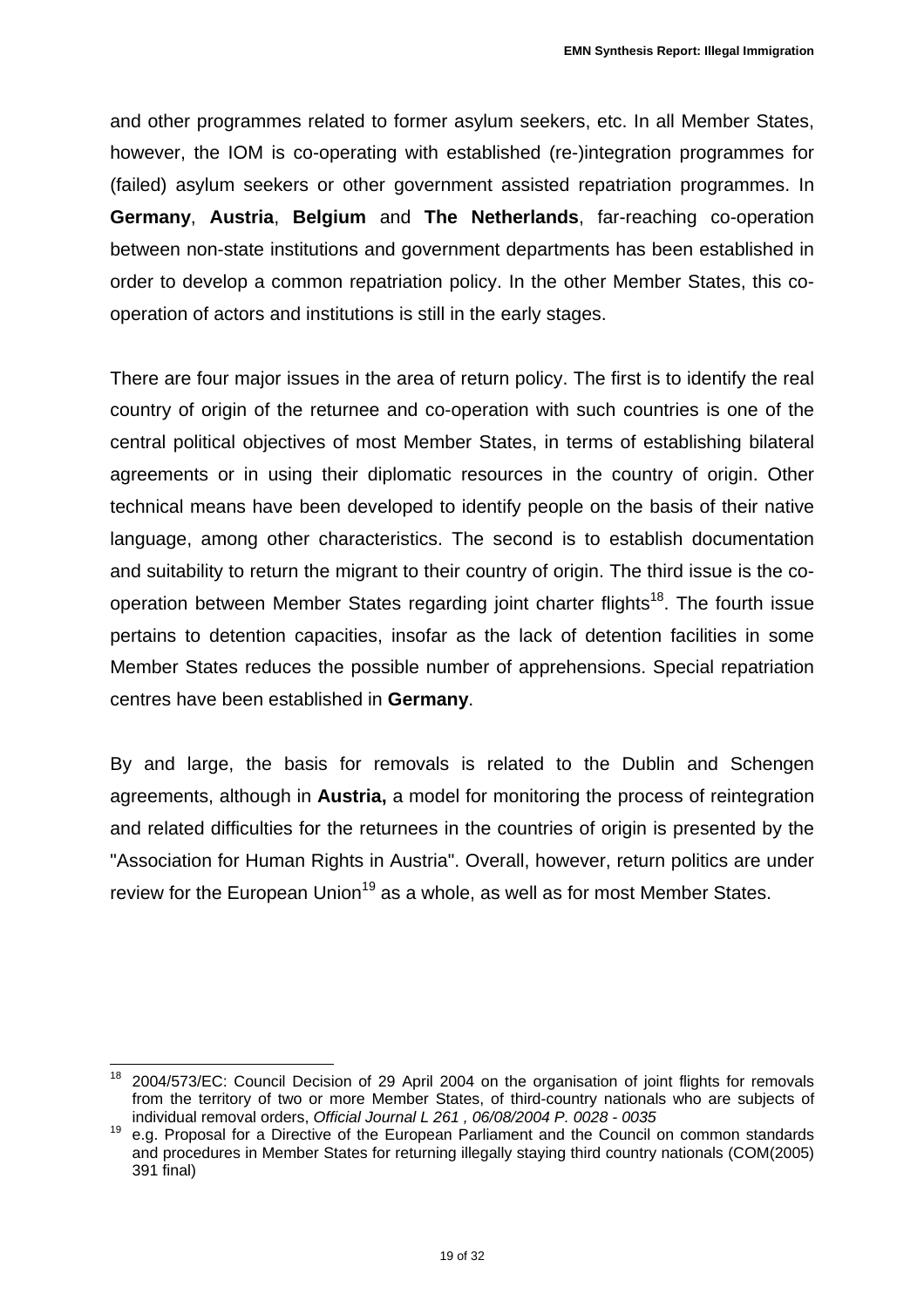#### **4.4. Measures of Rectification and Remedy**

#### *4.4.1. Legal Status*

While voluntary or forced return represents one of the more important policy strategies available to deal with illegal migrants, other options include regularisation, which deals only with the immediate issue of migrants' status. Regularisation of immigrants who fail to present a residence permit is a complicated issue. First of all, the possibility of obtaining the status of a legal stay might vary depending on territorial restrictions or the time span of any residence permit. Some Member States (e.g. **Austria**) employ the practice of tolerating a minority of failed asylum applicants by providing them with humanitarian status with full or restricted citizenship rights. Other Member States (e.g. **Germany**) have established arrangements for asylum or residence cases that have outstanding decisions still to be made on them. In **Austria** and **Belgium**, special regulations exist for some groups of asylum applicants. As in several other cases, trafficked persons, for example, can apply for a residence permit on humanitarian grounds, yet the procedure for obtaining such a permit is not regulated as such in their Aliens' Act. Victims of trafficking, who agree to testify as a witness, receive a short residence permit for the period of the trial. Furthermore, in 1998 and 2000, displaced persons from the former Yugoslavia were able to become regularised. In the **United Kingdom** in the late 1990s, a regularisation programme was available to domestic workers (working as cleaners and nannies) who found that on leaving an exploitative domestic situation, they became illegal as their visa had been tied to a specific employment position.

The government has discretionary powers to deal with certain cases in the **United Kingdom**. Other measures, such as official legalisation campaigns exist, in **Greece**, **Italy**, **Belgium** and **The Netherlands**. For example, in 1999 in **The Netherlands**, the Secretary of State for Justice proposed a scheme for illegal aliens in employment to pay regular taxes. This scheme is partly based upon the findings of a committee of mayors of the four major cities in The Netherlands. **Belgium** also featured a rather large regularisation campaign in 2000. In the law of 22/12/1999, which has since been discontinued, it was stipulated that illegal residents could be regularised after five or six years on the basis of humanitarian grounds and/or proof of social ties with Belgium.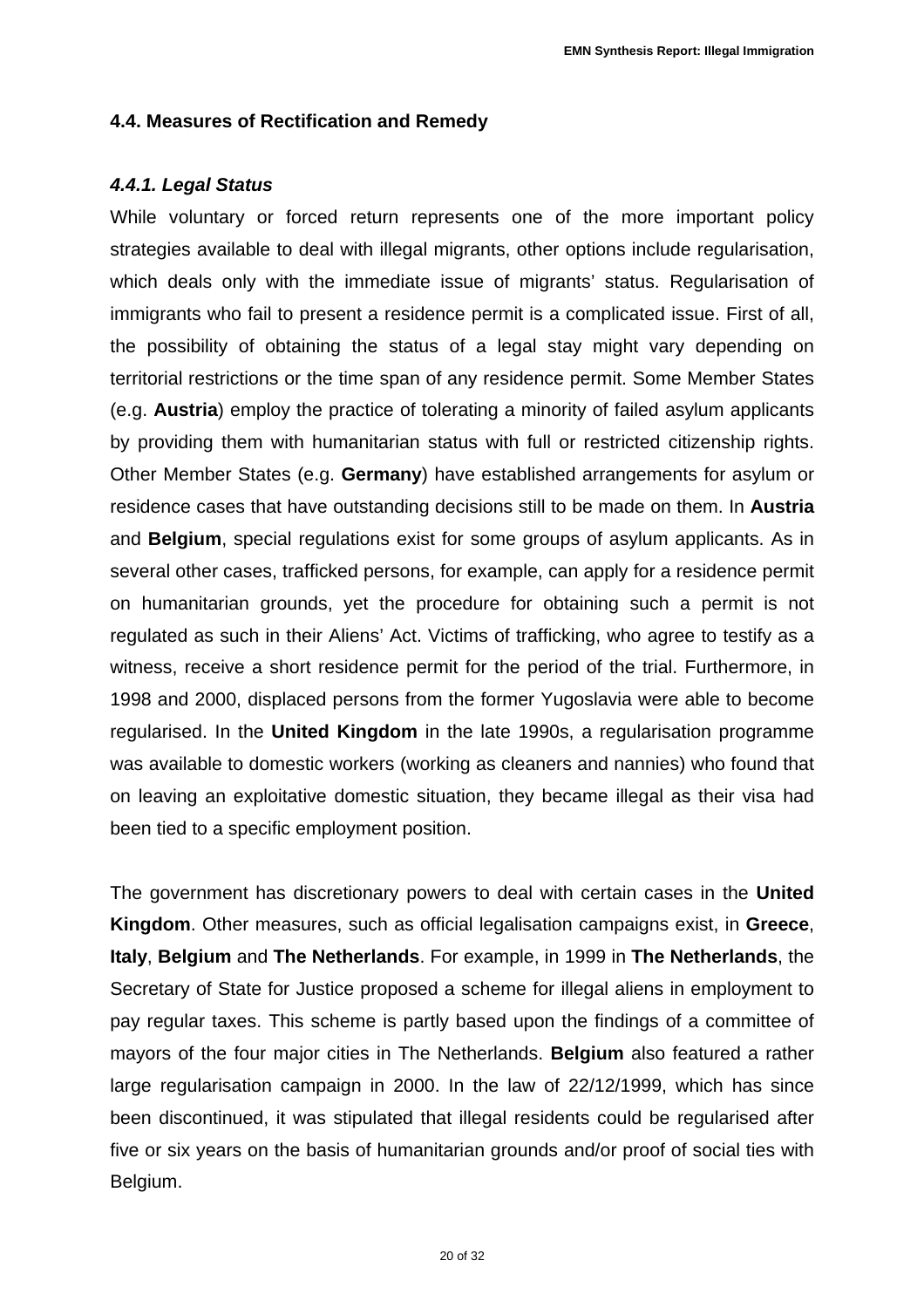Regularisation has been very prominent in both **Italy** and **Greece**. **Italy** has a huge number of regularised immigrants (650,000 in 2002 and more than double since 1986), while **Greece** has a comprehensive system of immigration legalisation. The regularisation campaigns in 1998 and 2001 were problematic due to the administrative overload and the complexity of procedures among other factors. Apart from these problems, both regularisations were successful in that they improved the living conditions of the illegal immigrants and reduced the number of removals and the amount of illegal employment.

Nevertheless, in most Member States, regularisation and the legalisation of illegal immigrants continues to be discussed as a strategy of last resort, thus demonstrating the inadequacy of existing legislation. However, as mentioned earlier, the impact of regularisation programmes has not yet been studied. Therefore, it is not clear if these campaigns will act as the main driving force in influencing illegal immigration flows and politics.

#### *4.4.2. Provision of Medical Care*

In all Member States, emergency medical care is considered to be a human right regardless of immigration status. Within this context, however, there appears to be a problem with healthcare, owing to the fact that in most Member States medical care can only be obtained through a public institution, although some religious institutions and NGOs do provide emergency healthcare services. The central problem is the debate surrounding its definition, especially in **The Netherlands**, where they are examining what "necessary medical treatment" might mean. Medical care is, in most Member States, difficult for illegal immigrants to obtain without risking disclosure of their residence status. For some Member States (e.g. **Germany**), medical personnel are required to disclose an illegal immigrants' address to the police. As a result, immigrants tend to forgo preventive medical care in all but life-threatening cases. They, therefore, do not always seek help for mental illnesses or infectious diseases.

In **Germany**, there is a general problem related to the legal provision that makes punishable acts that foster the illegal stay of foreigners. This can contradict the obligation of medical personnel to assist in health emergencies and can further contradict public obligations to fight against epidemics, although doctors can treat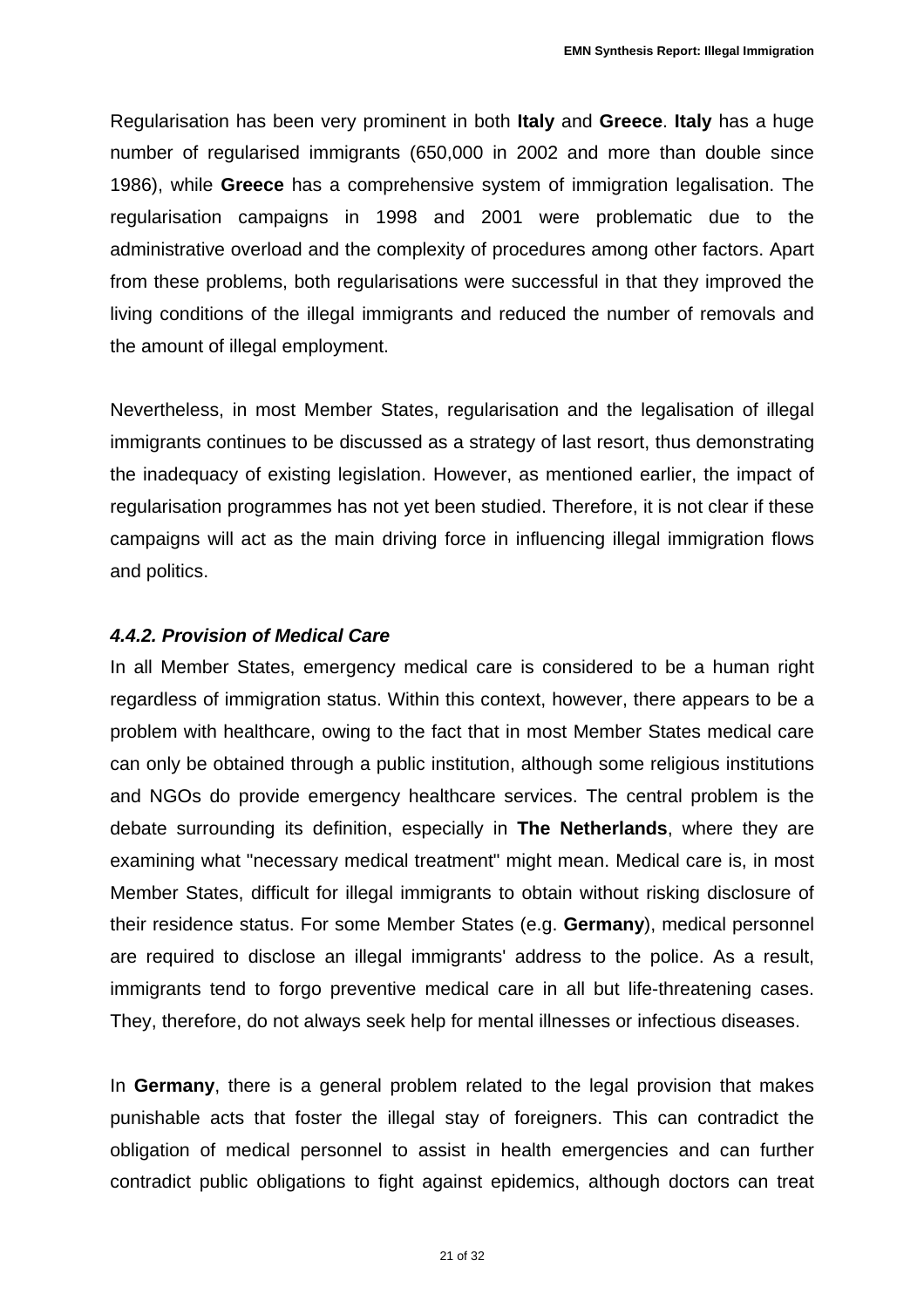patients pending removal. Municipal health offices in **Germany** provide counselling, while promising anonymity, but only for epidemic diseases (e.g. HIV, tuberculosis, hepatitis). In **Ireland**, there is no structured method of information-sharing between the medical and immigration authorities. In **Sweden, Greece** and **Italy** it is required that full healthcare be provided to all children below 18 years old, irrespective of their immigration status. In these Member States, adult illegal residents may also receive general emergency care. Information only has to be disclosed to police institutions within the framework of certain investigations. This means that disclosure occurs only if the police conduct a specific investigation, whereby a Swedish clinic or a hospital must reveal information about whether or not an immigrant has been treated there, although this does not entail, for example, providing information about the persons' whereabouts. Most of these issues apply to other Member States as well.

#### *4.4.3. Educational Facilities*

In terms of the educational situation of children of illegal immigrants, there is little concrete information available. It is true, though, that in most Member States, school attendance and primary education are mandatory for all children. In **Austria**, however, regulations are quite strict and the school attendance of undocumented residents is prohibited.

In all Member States, the main common problem is the disclosure of an illegal resident's status through educational establishments or police departments. In **The Netherlands**, such disclosures are prohibited. In **Belgium**, head teachers do not inform the police about the status of their students. In **Germany**, head teachers are responsible for dealing with the enrolment of pupils with an illegal immigrant background. From the point of view of human rights, a far-reaching debate is taking place in **Germany** related to the relationship between the human rights obligation to include all children into the school system and the obligation to collaborate with public agencies and to report to the police or the aliens departments. However, collaboration between schools and educational agencies is not imperative in all federal states - the practice varies considerably. Practices vary all over the EU to such an extent that there exist different degrees of integration of children from illegal immigration backgrounds into the school system. In **Belgium**, a large number of such children are integrated, and in **Italy**, all minors can benefit from health care services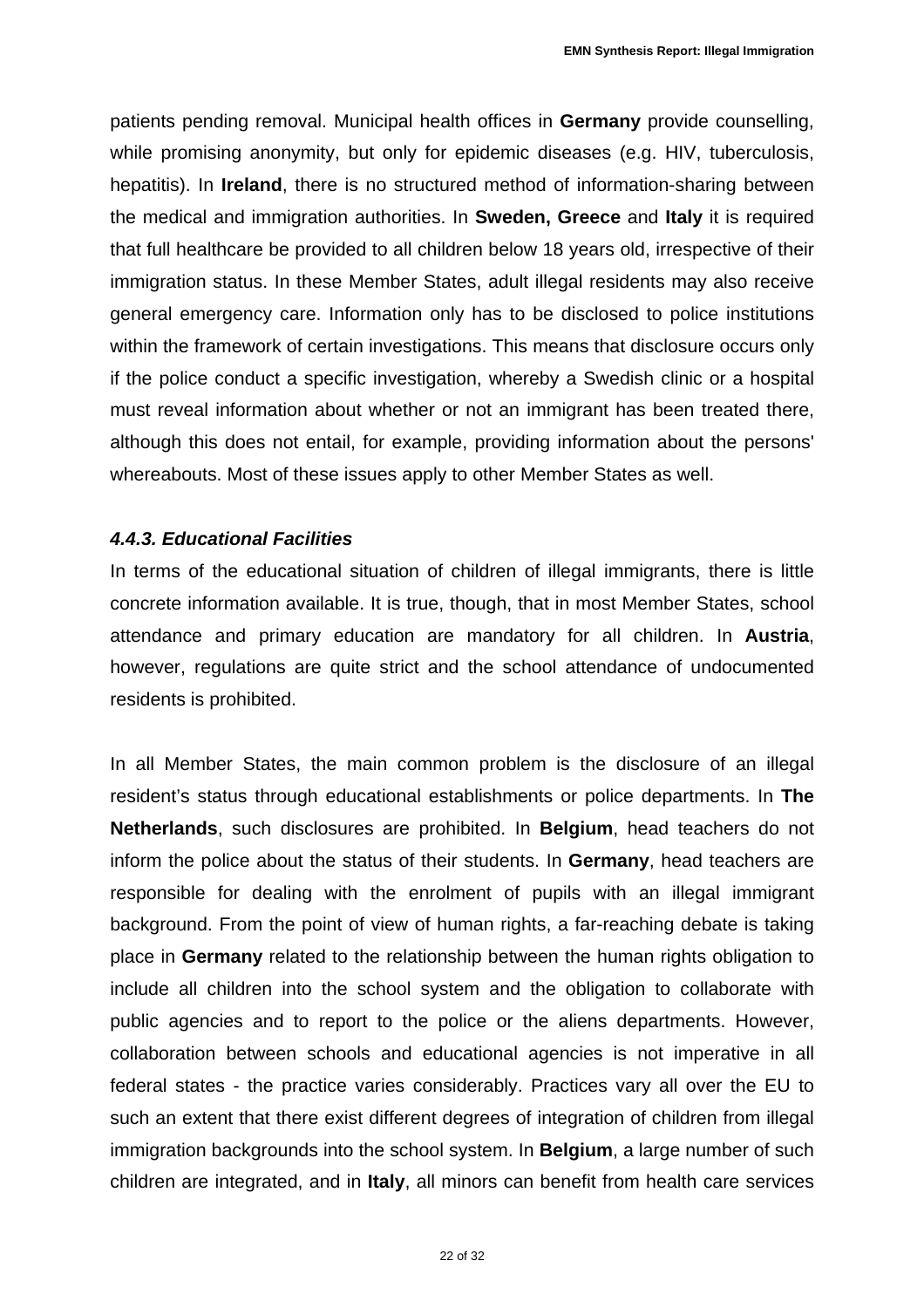and school education. In other Member States, however, there is a tendency towards little or no integration.

The educational situation of illegal immigrants is more commonly marked by nonattendance. Non-attendance in educational institutions is not only a problem caused by the risk of disclosure to the police. There are other issues at stake, such as frequently changing one's place of residence, ignorance of educational possibilities, social stigmatisation at school, or the lack of educational funds. In most Member States, participants in debates about this issue include local action groups, NGOs, and local and provincial governments.

Regarding further education, tertiary or secondary education, as well as language or vocational training, attendance in educational institutions seems to be dependent on the contextual and institutional structures in each Member State. For example, in **Austria**, it is possible to receive vocational and language training without documentation as long as it is not funded by the state. Furthermore, in **Belgium** no regulation forbids access to education for undocumented adults, except for official vocational training.

#### *4.4.4. Work*

One of the most basic principles in the issue of illegal immigration is that an illegal immigrant is legally not allowed to work in any Member State. In the **United Kingdom**, the Immigration Nationality Directorate (IND) has discretionary powers to allow someone given temporary admission (e.g. an asylum seeker who has waited over a year for a decision) to work. However, this occurs only in exceptional circumstances. It is particularly difficult to obtain information about economic activities of immigrants within the context of illegal immigration. Nevertheless, it seems true that illegal migrants make up only a small percentage of the larger category of illegally employed workers. However, this and other available data are merely estimations, as there are no exact figures available. Furthermore, irregular economic sectors are dynamic and therefore difficult to describe quantitatively or to regulate.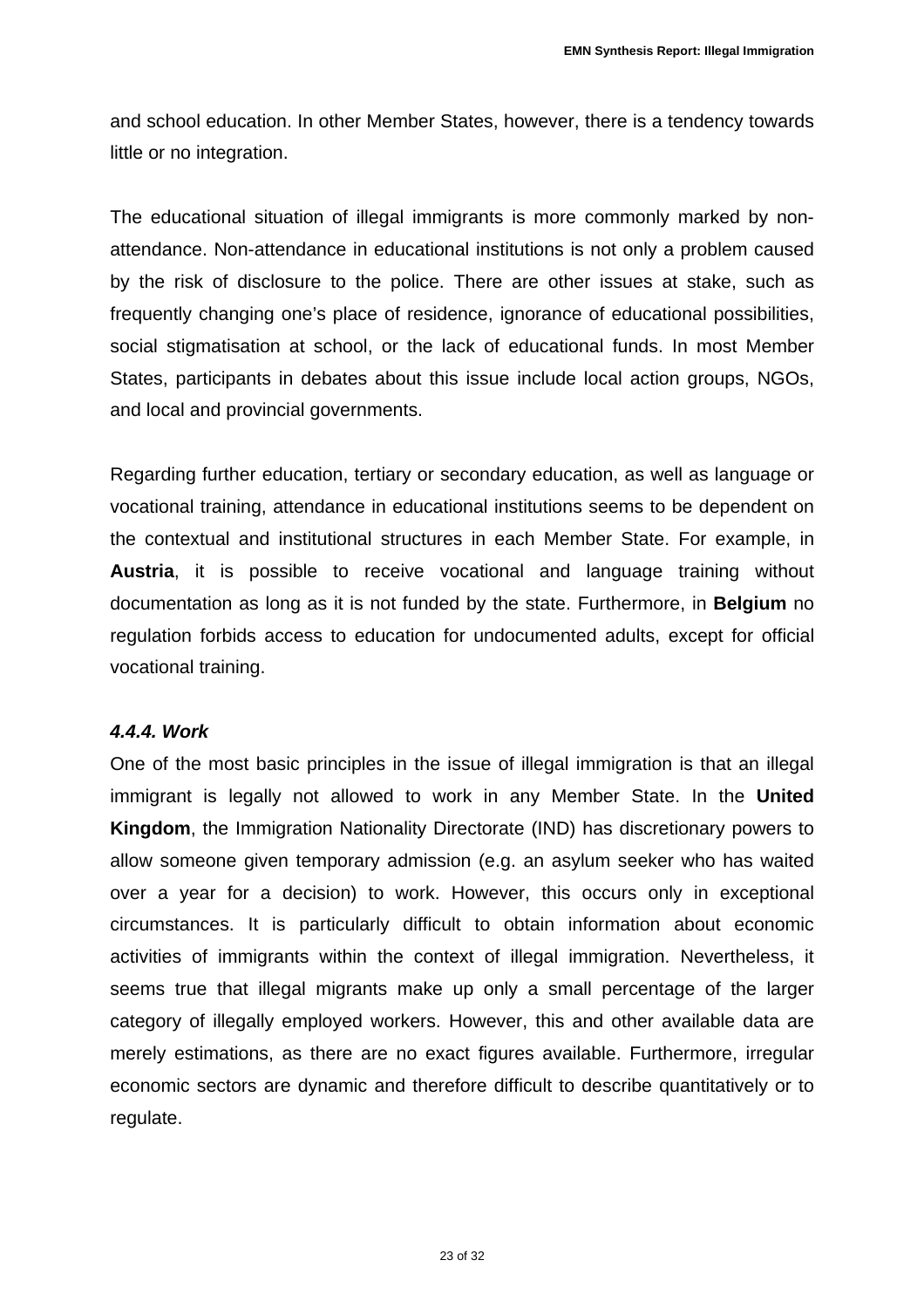The status of illegal workers may depend on the place of employment. For **Ireland**, it is mentioned that some work permit holders may become illegally employed through the failure of their employer to renew the necessary documents. Many documented residents are illegally employed due to difficulties associated with entering the official labour market. However, for illegal immigrants there is no possibility other than working under illegal conditions. In **Belgium,** the motivation behind illegal migration is analysed, that is, in many cases employment-oriented migration is established in order to fill employment gaps in a particular Member State.

Migration networks are important for illegal immigrants with, for example, ethnic communities or family members already settled in a particular Member State, providing information or a place to stay. Individual activities in the area of illegal employment are also mentioned, such as public advertisements seeking illegal immigrant labour. Other notable phenomena are trafficking and smuggling activities related to certain sectors of the economy. Labour market inspection units control illegal employment. The structural dynamics of illegal labour is an area in which there is almost no knowledge or research, although in **Belgium** and **Germany** various studies have been undertaken. Despite this fact, there is still a significant need to gather information in this field, especially in terms of acquiring comparative data for understanding the phenomenon of illegal labour in the EU as a whole. In many Member States, non-governmental organisations and human rights groups are active in monitoring and discussing the issue.

#### **5. The Social and Economic Situations and Political Participation**

#### **5.1. The Social Situation**

The dominant factor characterising the social situation of illegal immigrants is that they live in constant fear of being disclosed to the authorities. Hence the illegal status of immigrants increases their risk of being blackmailed or exploited.

Most Member States agree that the social situation of illegal immigrants is difficult and that living conditions are harsh. For most, housing is not provided, other than a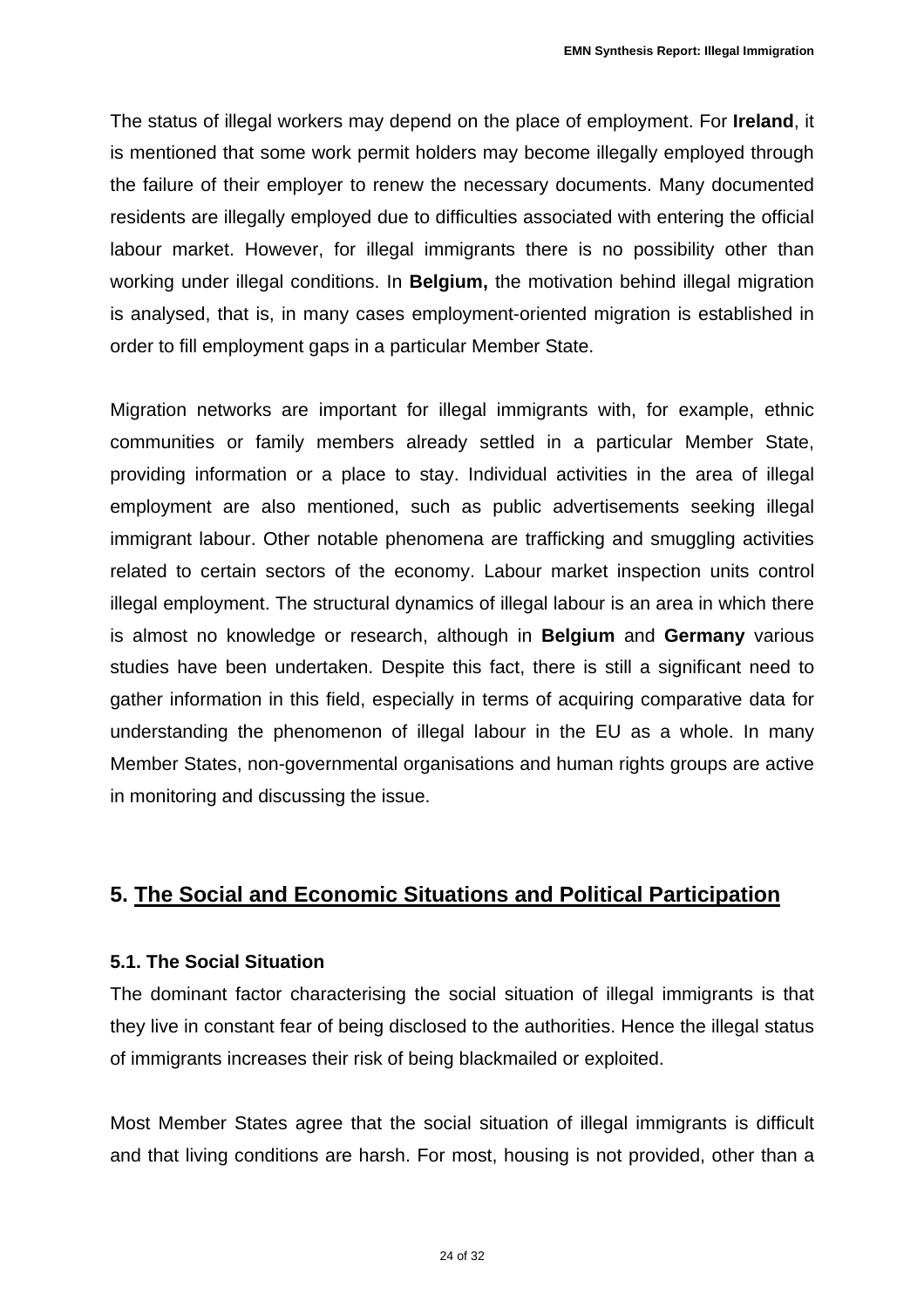general obligation to provide emergency shelter, and so they tend to live with family and friends. Another possibility is that illegal immigrants are exploited by economic entrepreneurs who offer alternative accommodation, e.g. illegal immigrants working in domestic services reside in their place of work. The worst-case examples regarding the quality of accommodation are illegal workers in the sex and agricultural industries, at least as far as those who were illegally smuggled or trafficked are concerned. For **Belgium** and **The Netherlands**, it is argued that the social situation is more or less based on strategies of survival, meaning that these, and a variety of other illegal measures, are undertaken simply in order to survive.

In general the social situation of illegal immigrants is difficult and may be considered repressive. In **Greece** in particular, the main issues presented have to do with the difficulty in obtaining residence permits, and adjusting to unfamiliar social conditions. However, in **Italy,** there is evidence to the contrary with a study indicating that many of these immigrants experienced an improvement in their well-being when compared to their country of origin. For example, more than 73% claimed that their health condition is very good, based on self-assessments. Even though the migration itself was expensive and often dangerous, the conditions in their country of origin (natural disasters, social conflicts, unemployment or economic crises) forced these immigrants to leave (the so-called "push-factor").

In order to focus on the positive aspects of the social situation of illegal immigrants, it is important to focus on the possibility of establishing institutions within ethnic communities that would provide aid and help within the informal sectors of life. This community structure helps NGOs and mediators to improve the social life of illegal immigrants. However, as yet there have not been enough social studies conducted to give a comprehensive overview of the settlement of illegal immigrants in Europe.

#### **5.2. The Economic Situation**

The economic situation of illegal immigrants is highly dependent on the structure of a Member States' economy. **Italy**, for example, provides a good example of a highly dichotomous economic structure in which the shadow and official economies exist parallel to one another. In other Member States, the shadow or underground economy is more or less considered to be an offence against the legal structure of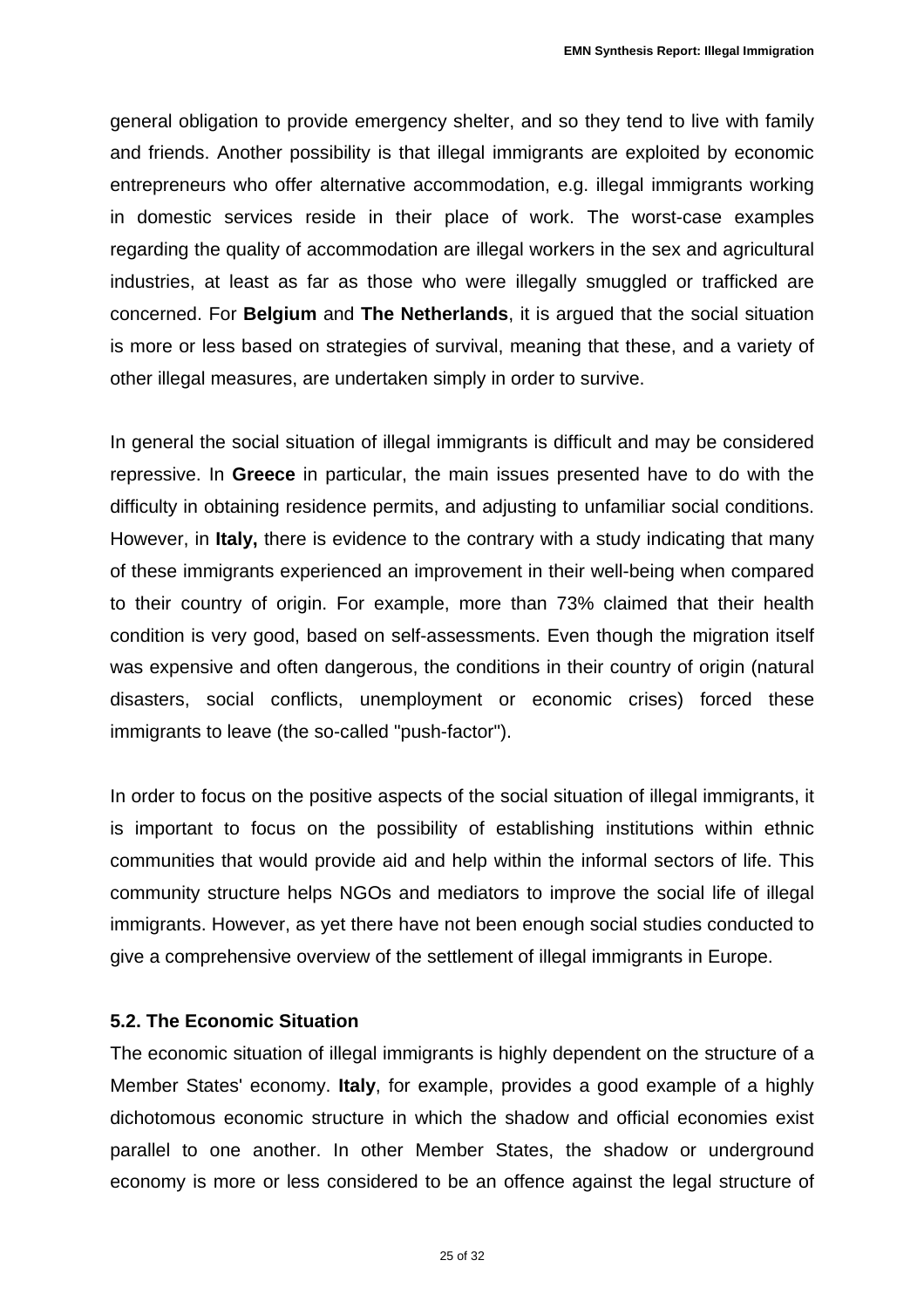society, as can be observed in **Germany**, for example. Generally, it seems that when a parallel economic sector is widely tolerated, like in the case of **Italy**, it is easier for illegal immigrants to enter into gainful employment and to remain undetected.

The second structural feature of the economic situation of illegal immigrants is the variety of clandestine niches available. Private households and domestic service providers are important employers for illegal workers, particularly in **Italy** and **Greece**. The construction industry and its associated sectors, the hotel, restaurant and catering industries, the cleaning and transport industries and the entertainment sectors are also important areas available to illegal employees, but surprisingly, also the metal and other related industries tend to be similarly significant.

The third structural feature relates to the seemingly close relationship between seasonal demands for labour and the short-term stay of illegal immigrants. This point is elaborated upon for **Italy**, namely that a whole system of seasonal movement exists, enabling clandestine migrant workers to be employed from season to season depending on the different harvests throughout the various regions of southern Italy.

Due to the diverse economic structure between the Member States, there are various recruitment possibilities which tend to influence the economic situation of the illegal immigrants. First of all, there are private networks available, both organised in the Member State and related, for example, to certain families or population groups. There are also cross border networks which function based on seasonal employment activities or the activities of certain population groups. Also of apparent importance are immigrant community institutions, such as coffee houses and shops, among others, which seem to serve as working agencies and job providers for the identified target group. Recruitment agencies and individuals are also active in this field and may extend their activities beyond the legally allowed parameters. Additionally, labour market institutions are advertising in the media at an increasing rate and are, therefore, becoming a more significant means of recruitment, which is highly important in niches like seasonal work, entertainment, the construction sector or even prostitution, for example.

Most Member States acknowledge that the labour situation is problematic. In **Ireland**, there is reference to a study which observed that illegally resident immigrants tend to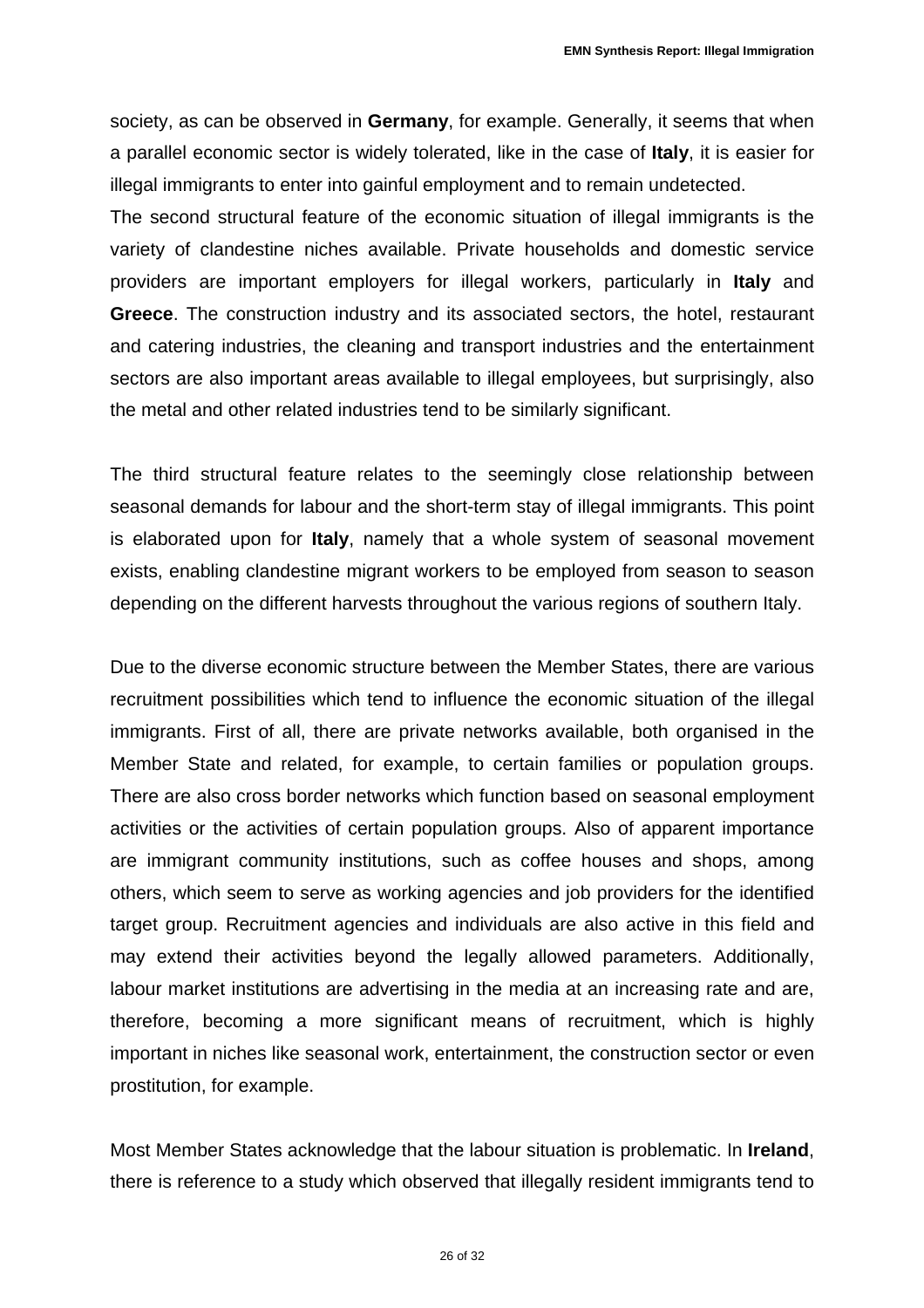take up 'the 3-D jobs (Dirty, Difficult and Dangerous) and the 3-B jobs (Boring, Below standard and Badly paid)'. It seems that the lower ranges of work tend to be the recruitment areas for illegal workers. Yet, there are exceptions in the case of highly qualified workers or areas in which a high demand for qualified workers exists, as is the case in certain trades and handicraft areas, for example.

Nevertheless, as far as income is concerned, wages remain rather low. The labour survey in **Greece**, for instance, presents clear figures on the wages of illegal immigrants amounting to half or two thirds of the average income of Greek citizens. Generally, however, income seems to differ and is relative to the country of origin and the sectoral niches in which the work is being completed. There are, furthermore, a wide variety of niches available depending on the particular immigrant groups. In some areas, there seems to be continuous substitution processes influencing the economic situation of illegal immigrants. New economic sectors are also emerging, as is mentioned for **Austria**. This is evident in particular in caring for the elderly, an area where wages tend to be very low and the demand for labour high.

Another factor to bear in mind is that it is not unusual that illegal, as well as legal, immigrants accept jobs in their country of settlement that are in fact sub-standard and beneath their skills level, based on the level of education attained in their country of origin. One can speak, therefore, of the general problem of "brain waste" in Member States which are in need of qualified persons. Illegal immigration is one reason for the phenomenon of brain waste, in addition to language difficulties, discrimination, non-recognition of foreign diplomas, and so on. This seems to point to a general social dilemma. But undocumented migrants may also be employed because of the possibility of tax evasion and their weak negotiating position ("a DDD-job or no job"). It cannot be concluded definitively, however, that if they would stay legally they would be employed according to their level of education.

Another problem that is still present is the trafficking and smuggling of persons, which is mainly due to economic reasons linked with exploiting the personal situation of illegal immigrants. This is particularly relevant for undocumented migrants who have restricted avenues to defend themselves from falling victim to blackmail and forced labour, owing to their fears of being discovered and controlled.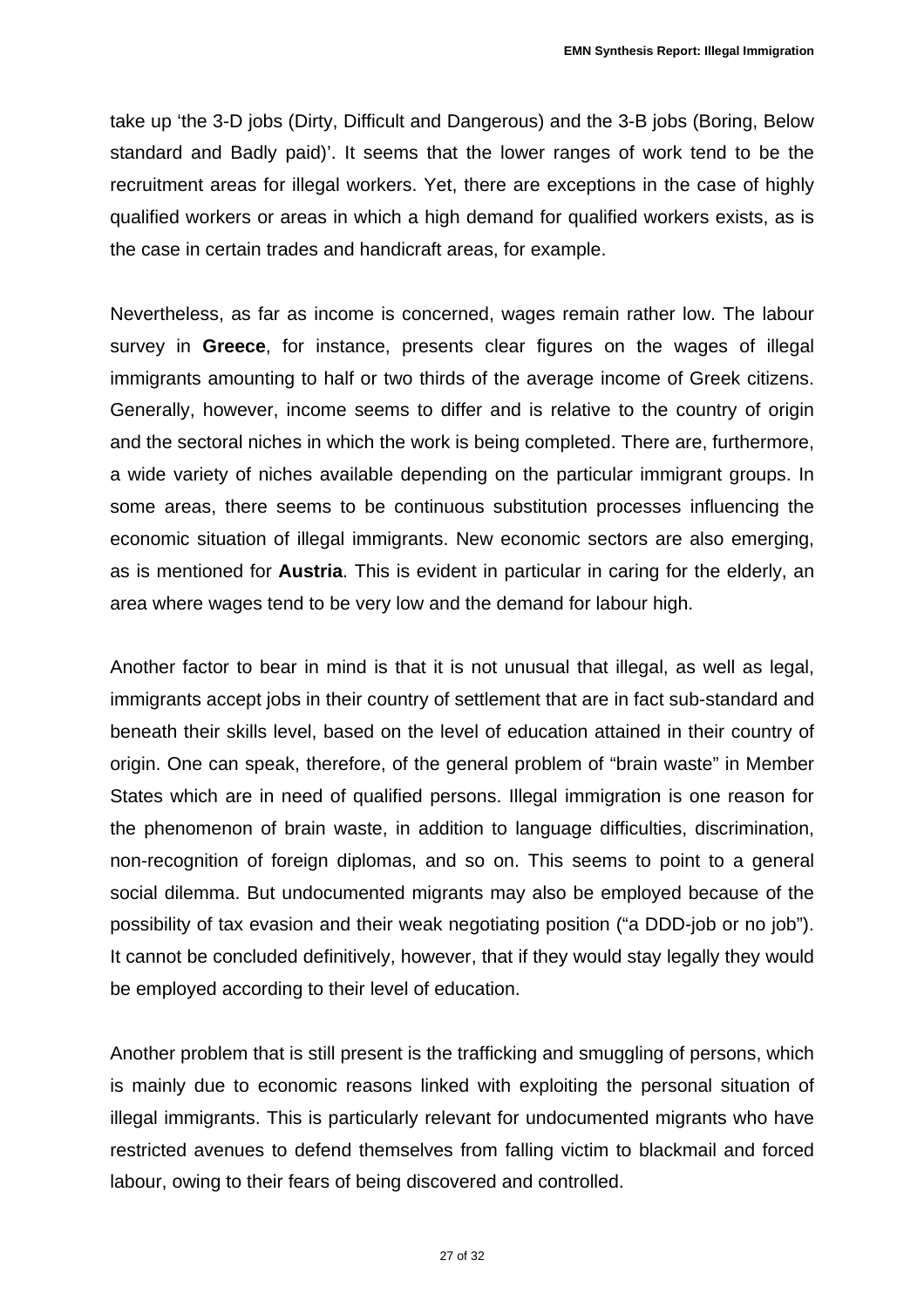Furthermore, work situations seem to be undergoing a process of change due to illegal immigration. There is a very close employer-employee relationship in domestic services, as well as in various other small businesses. Small businesses, especially in the agricultural sector and/or family-run, are increasingly developing more into wage-oriented enterprises due to the supply of cheap illegal workers.

#### **5.3. Political and Civic Participation**

In all Member States, there are limited opportunities for illegal immigrants to participate in politics. Whilst illegal immigrants are generally not allowed to participate in political processes and may turn to alternative platforms (such as demonstrations and solidarity movements), the platforms that do offer immigrants the option to participate also presents a danger of their being disclosed to the police or migration management institutions. Illegal immigrants seem to be even more vulnerable in the political field than in the economic and social areas, causing most forms of political participation to be informal and dependent on political networks and institutional arrangements.

Once again, these conditions have to do with the duration of illegal stay. If illegal immigrants are just related to seasonal work or seasonal stays, there is presumably no or little political activity. If they are part of an immigrant group with a longestablished community behind them, then they might have a better chance of being involved in political activities and are better able to articulate their interests, be heard, and further attempt to improve their life situation through their political participation. Religious institutions may also play an important role, although this is not addressed by the Member States contributing to this study.

The second relevant factor is the close relationship of immigrants to local networks and municipal institutions. Some groups of illegal immigrants have established autonomous organisations, which might be related to the clan and family structures. For example, the Roma organisation in **Belgium**; or churches and their members' interest in improving the health care for immigrants, as well as in improving asylum procedures, in **Sweden**. Trade unions are also mentioned as a lobby group for illegal immigrants. Various non-governmental organisations are active, but in **Greece**, research has identified problems associated with such involvement, going so far as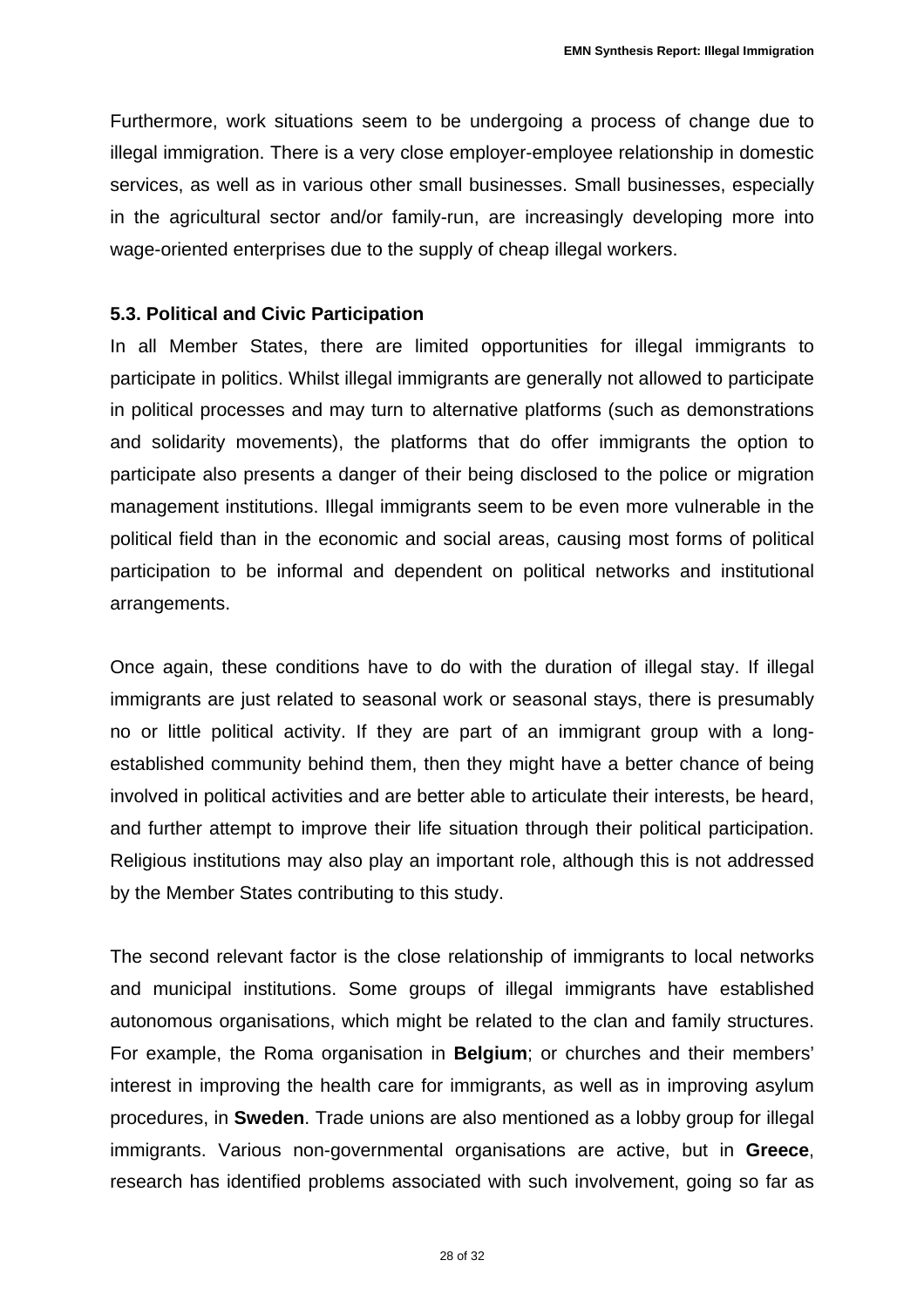to refer to them as being paternalistic. Nevertheless, anti-racist or migration rights organisations are acting as mediators and lobbyists for illegal immigrants. Many Member States refer to the activities carried out in this area by NGOs, human rights groups and foundations. An additional factor – European-level co-operation – is addressed by **Austria** in particular. In this regard, there seems to be an influence from Europe-oriented activities observable, for example, through European NGOs (like  $PICUM^{20}$ ), churches, committees, or the Red Cross.

Many Member States present research and scientific studies, as well as other media, contributing to the discussion and discourses with wider society. In **Italy,** various facts about illegal immigration, which convey the problems associated with illegal immigration to the wider public, are debated. In **Greece,** festivals in favour of immigrants are mentioned, and for **Austria,** artistic events are described, which are the basis for discourses on illegal immigrants.

As mentioned previously, most of the debates centre on the level of delivering help and care. Others are dealing with human rights issues. Even government institutions on the local and national levels are involved, as well as juridical courts and political parties. Overall, however, illegal immigrants do not seem to be involved in any farranging decisions about their fate and future. Most Member States refer mainly to the social, political and cultural capital that illegal immigrants bring with them and how this capital might be used for organisation and articulation in the political sphere in the future.

#### **6. The Impact of Illegal Immigration**

Few data exist on the impact of illegal immigration on European society, even rough estimations are missing or  $-$  if presented  $-$  are contradictory. Generally, illegal immigrants are primarily perceived as a social threat. This perception could have many reasons, for example, feelings of social and residential insecurity, fear of a

i <sup>20</sup> The Platform for International Cooperation on Undocumented Migrants (PICUM) aims at promoting respect for the human rights of undocumented migrants within Europe. See http://www.picum.org.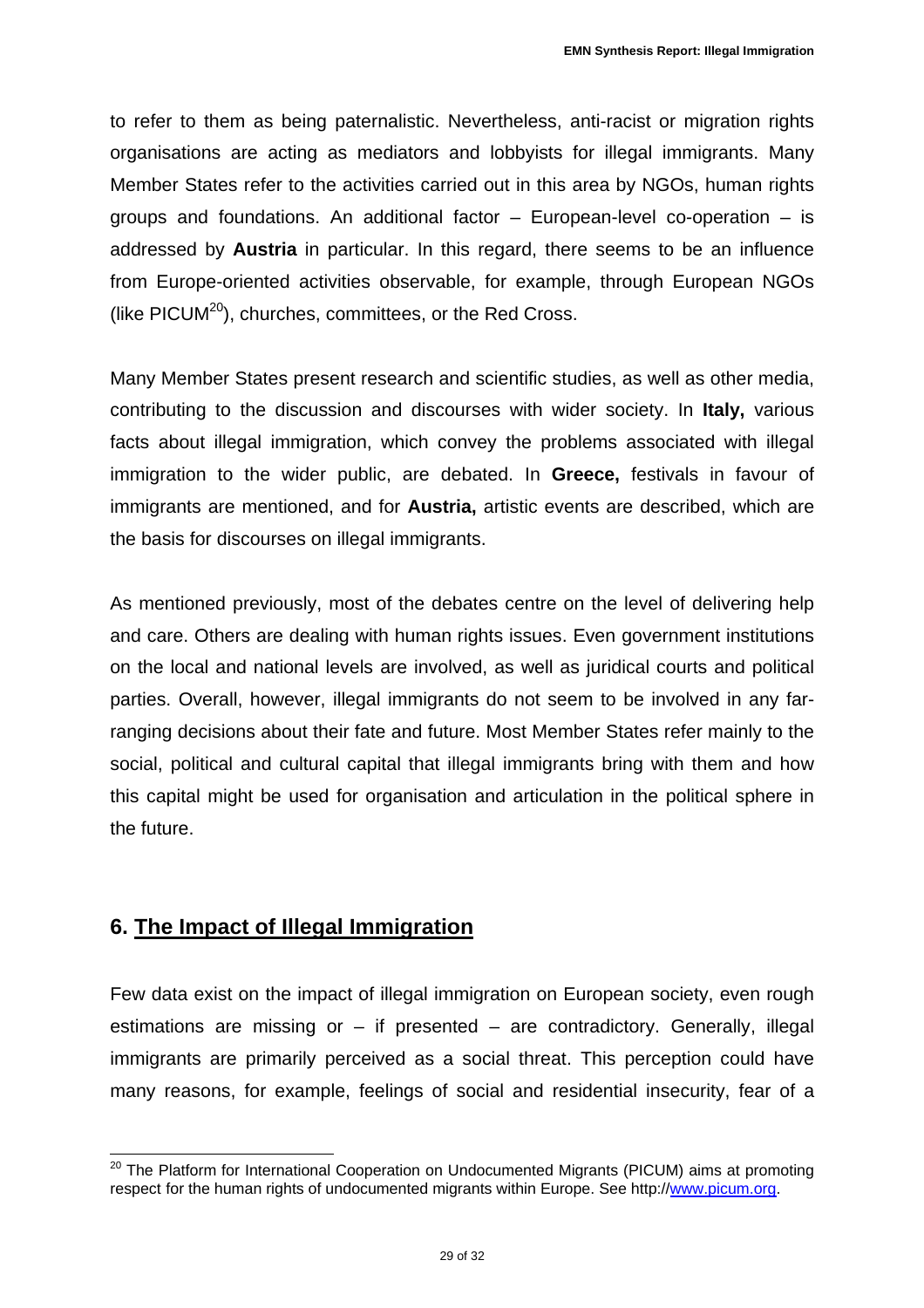higher crime rate, xenophobic tendencies, etc. but, as mentioned previously, there is a lack of evidence to support such theories.

Another perception is the awareness of this kind of immigrant group as being vulnerable. Here, discussions about the costs of such immigration generally abound, but a variety of actors are also articulating the problem of possible care and aid options. On the one hand, it is a problem of security and immigration policy, and, on the other hand, it is a problem of social care and human rights. With regard to costs, **Italy** has provided information comparing the costs of measures to tackle illegal immigration with that for integration. In 2003, €164.7 million, and in 2004, €115.6 million was spent on tackling illegal immigration, with, in 2003, the budget for expulsion being  $\epsilon$ 12.7 million. By comparison, the budget in 2004 for the integration of immigrants was €29 million.

With regard to the economic situation in the Member States, there is indeed evidence of wage dumping (i.e. paying illegal immigrants less than the wage paid to legal workers), which is partly even debated with regard to immigration groups themselves, so that one immigration group is substituted by the other, supplying labour at lower wages. However, there is almost no research on this, although there are some case studies on economic cost benefit analysis.

The costs and benefits ratio is dependent on cycles and fluctuations of immigrants and on the differentiation of various economic niches and immigration groups. One can indeed speak of the large degree of taxes lost through illegal work and of education spending. But as mentioned above, the educational integration of children with illegal residence background is rather low in most Member States. This has an impact on employment and the problems of achieving an economic balance in the national economy with regard to filling niches and occupations in demand.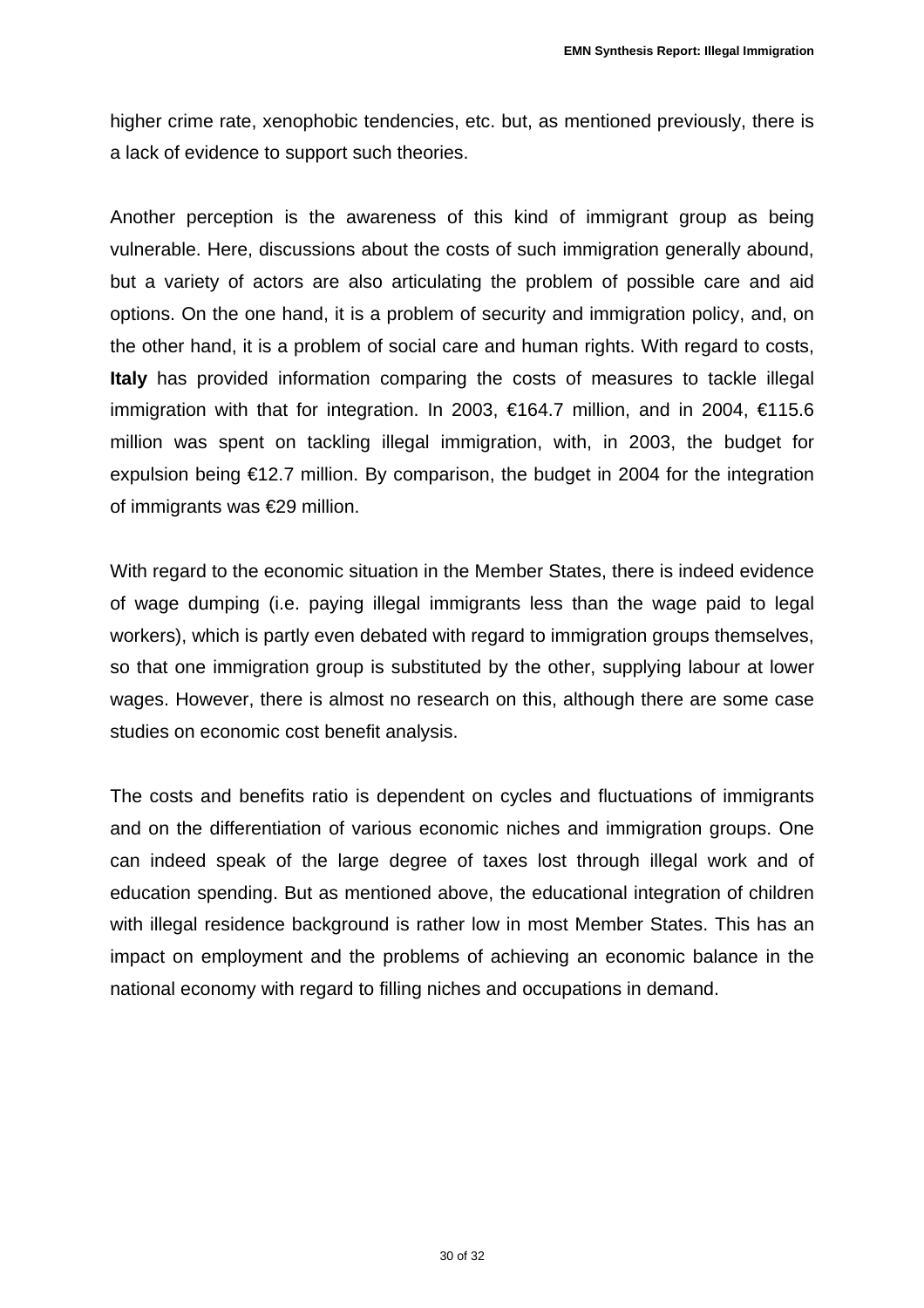#### **7. Summary**

Illegal immigration has become an important topic in Europe. First of all, a phase of transition can be observed in this field: this refers to legal, governmental and administrative structures, the collection of data and information, as well as institutionbuilding processes in general. Secondly, in all Member States, illegal immigration is perceived as a threat undermining state authority, security, coherence, safety and economics on the one side, and as a problem pertaining to the settlement of a vulnerable and uncontrollable immigration population on the other.

The degree of prevention and control of illegal third-country immigrants differs between Member States, with **Italy** investing a huge amount of state budgeted money into this field, and **Germany** and **Austria** seeming to be the two Member States with the most money and activities invested in the security and control arrangements. In all Member States, arrangements and measures are still not fully implemented. Several international legal framework conventions and treaties are guaranteeing the basic rights of illegal immigrants, which are mainly articulated by NGOs, human rights groups and other such agencies.

Government co-operation, institutional framework activities, co-operation, and the institutionalisation of new measures, are wide-ranging and difficult to characterise. Here too, investigations and information-collecting are considered necessary. All Member States have developed their frameworks and invested in checks and controls. These controls include external state actions, such as the imposition of visas and tighter border controls, domestic actions with residence and work permits, and with co-operative efforts within the Member States. Furthermore, data systems and IT installations have been developed and used in most Member States. There are also bilateral co-operations regarding border data and border controls. Furthermore, various bilateral and multilateral treaties have been improving cooperation with the countries of origin and transit. In particular, for **Germany**, various co-operations of local, regional and federal administrations in increasing the effectiveness of control are mentioned.